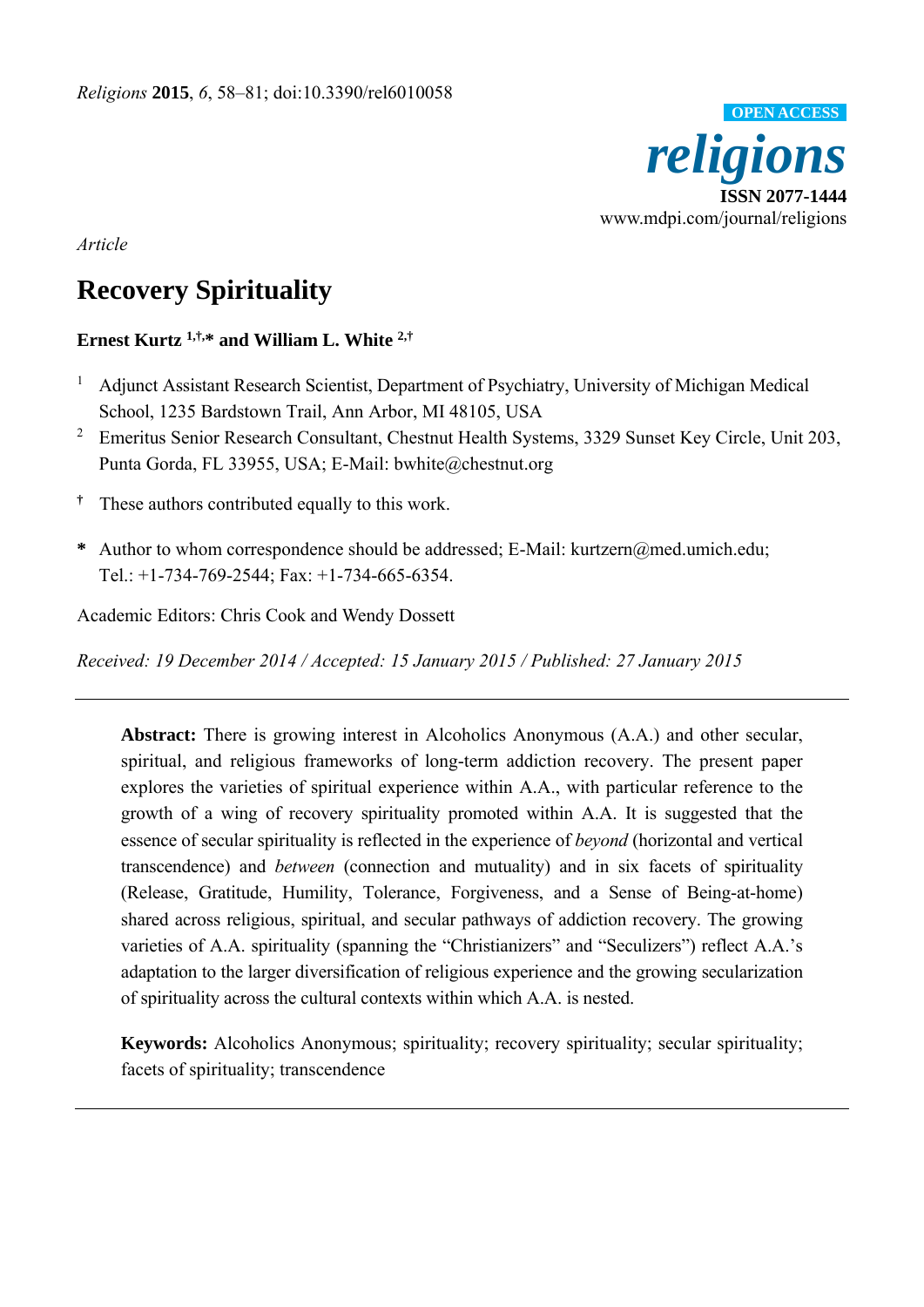# **1. Prologue**

Sometimes, at an Alcoholics Anonymous (A.A.) meeting, a speaker will describe the "what happened" part of her or his story of "what we used to be like, what happened, and what we are like now" by saying, "I got sick and tired of being sick and tired."

As long-tenured scholars of the very varied literature on A.A., we find ourselves sick and tired of hearing too often, over too many years, observers (they can hardly be called "students") of Alcoholics Anonymous decrying its lack of scientifically demonstrated value and its apparent reliance on some nebulous entity called "spirituality". Some claim that the A.A. fellowship and program lack "proven results", not realizing how that assertion evidences their own lamentable lack of familiarity with the available scholarly literature on A.A. [1–4]. Often these critics especially excoriate the claim made by many students and members of Alcoholics Anonymous that "spirituality" has something to do with how A.A. "works". "Show us the proof", comes the demand. "Where is the hard data, the substantiated, irrefutable evidence that demonstrates how, and why, Alcoholics Anonymous achieves such a claim? What is this 'spirituality'?" [5,6].

This critical instinct is correct in a very important way: it is precisely in the realm of spirituality that any approach to understanding Alcoholics Anonymous must take place. This poses a problem for those who deny the existence of such a reality as spirituality. To them, the only possible reply is that traditionally given by the disciples of any wisdom figure: "Come and see." ([7], p. 90–91; [8], p. 4). And so, if anyone genuinely wishes to come to some valid understanding of Alcoholics Anonymous, let her or him follow the advice given newcomers to A.A. "Attend ninety meetings—insofar as possible, ninety *different* meetings"—if not in ninety days, then in not more than one hundred and twenty days. Surely any doctoral-level researcher has spent far longer and more onerous efforts in pursuit of some other piece of publishable research. (And those efforts almost certainly did not include free cups of coffee).

At those meetings, you will hear stories—stories that "disclose in a general way what we used to be like, what happened, and what we are like now" ([9], p. 58). Alas, there will be no opportunity to pass out questionnaires or other "instruments". A funny thing about "instruments" or other paraphernalia—things—intended to measure: they do not work well at capturing the non-physical, and if there is one sure truth about *spirituality*, clear from its very word/name, it is not a physical entity. And so to try to measure, weigh, or calibrate spirituality makes as much sense as attempting to understand interpersonal love by calculating genital tumescence [10]. Comprehending "the spiritual" requires different "tools".

So a bit more about those meetings and what you will do there. The requirements we suggest are two, though really one: Listen—with a genuinely open mind, trying to absorb rather than critique, and Identify—strive to put yourself in the frame of mind you might have in reading a good novel. Do not, then, listen for or pass judgment on *facts*; unless you happen to be an alcoholic, you will likely find incredible many of the details you hear. The facts in any story are of relatively minor import. Listen, rather, for the thoughts and feelings described: that is where the action is in any good story, and they convey depths of truth that transcend the detailing of events [11].

For this is the kind of research on which this article is based. Your co-authors have, between them, been researching 12-Step meetings and other addiction-related professional and peer support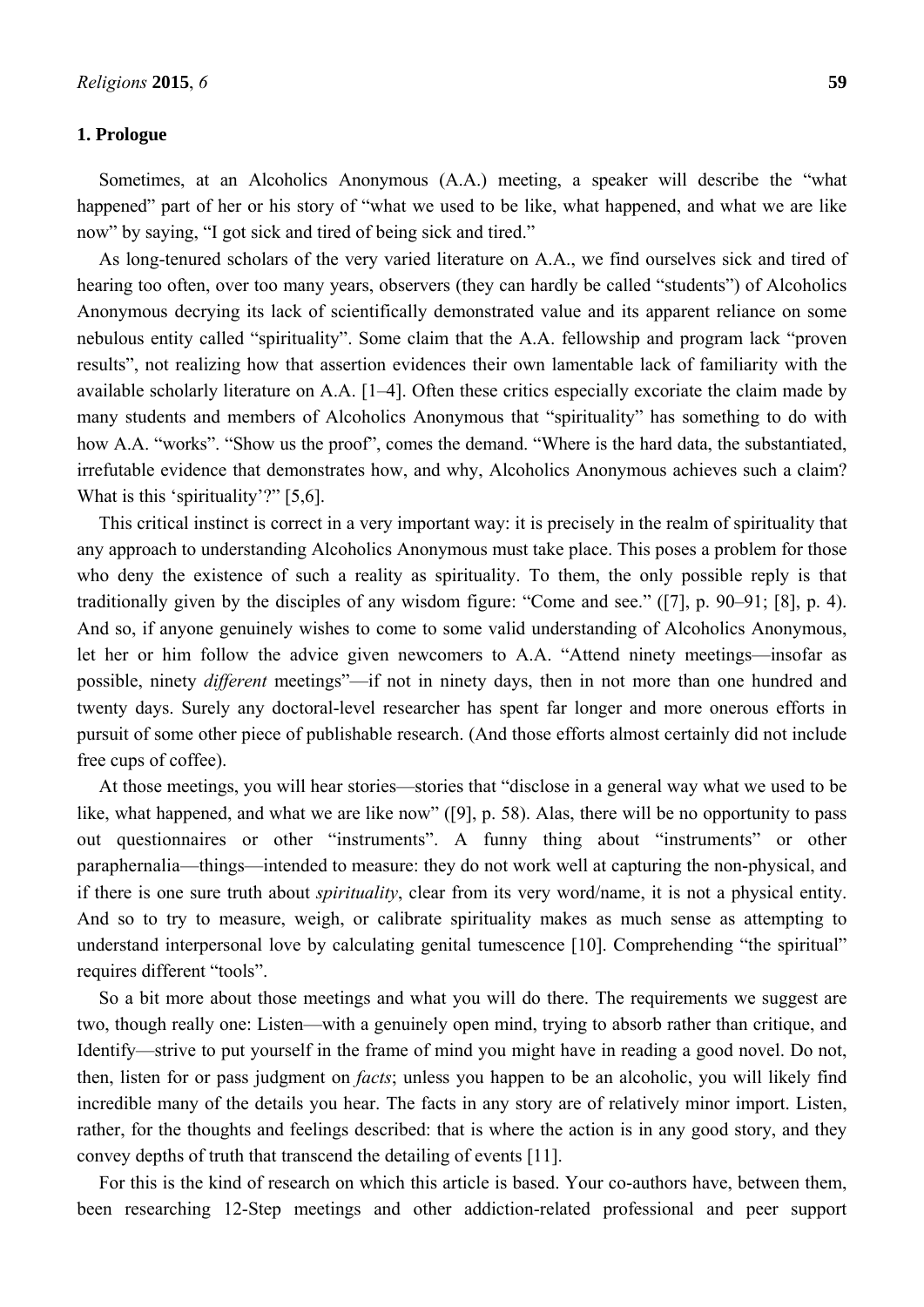modalities for a combined total of 83 years, in many cities beyond the eight in which we have resided, as we both for many years traveled the United States and beyond to offer presentations at addictions conferences and to teach in addictions studies programs at Rutgers University, the University of North Carolina, and the University of Chicago. What follows here is based on those years of careful listening at a wide variety of A.A. meetings, the regular reading of member-stories in the *A.A. Grapevine* and elsewhere [12,13], and, of course, sustained familiarity with the published research on A.A. and other addiction recovery mutual aid groups. Also, since some explicitly challenge how adequately non-specialists can investigate spirituality [14], Ernest Kurtz has studied theology for four years in a Catholic seminary and two years at Harvard Divinity School and taught for two years in the theology department of Loyola University of Chicago.

#### **2. Introduction**

 $\overline{a}$ 

Although addiction recovery mutual aid dates from the mid-eighteenth century, Alcoholics Anonymous (A.A.) is the benchmark by which past and present mutual-aid groups are measured [15]. A.A. has earned that distinction by its membership size and international dispersion, its organizational longevity, its influence on professionally directed addiction treatment, the breadth and depth of A.A.-related historical and scientific research, and A.A.'s wide adaptation to other problems of living [16].

The early history of Alcoholics Anonymous is well-documented within A.A.'s own literature [17–19], through independent historical scholarship [20,21], and through the recent proliferation of biographies of key figures in A.A.'s story [22–30]. Jeff Sandoz's article in this issue [31] summarizes the well-known "spiritual rather than religious"<sup>1</sup> framework of alcoholism recovery detailed in A.A.'s two basic texts [9,33]. Intriguingly, this "simple program" had by even two decades ago generated thousands of interpretive books, articles, and commentaries, usually revealing more about the authors than about A.A. [34].

One large reason lies behind this plethora of publications by A.A. attackers, defenders, and interested bystanders all struggling to define what Alcoholics Anonymous is and is not: the reality that A.A. is so decentralized that in a very real sense, there really is no such single entity as "Alcoholics Anonymous"—only A.A. members and local A.A. groups that reflect a broad and ever increasing variety of A.A. experience. To suggest that Alcoholics Anonymous represents a "one size fits all approach" to alcoholism recovery, as some critics are prone to do, ignores the actual rich diversity of A.A. experience in local A.A. groups and the diverse cultural, religious, and political contexts in which A.A. is flourishing internationally [35–37].

That difficulty is compounded because most who comment on Alcoholics Anonymous attend too much to its Twelve Steps, ignoring its organizationally more significant Twelve Traditions. A.A.'s Twelve Traditions underlie and make not only possible but inevitable the vast varieties among A.A. groups. Anyone wishing to comment seriously on Alcoholics Anonymous must think carefully about how the reality of that deeply internalized organizational blueprint may influence what they observe.

<sup>1</sup> In the minds of some, at least, there seems to be a subtle but real distinction between "spiritual rather than religious" and "spiritual but not religious"; see, relatedly, Zinnbauer *et al*. [32].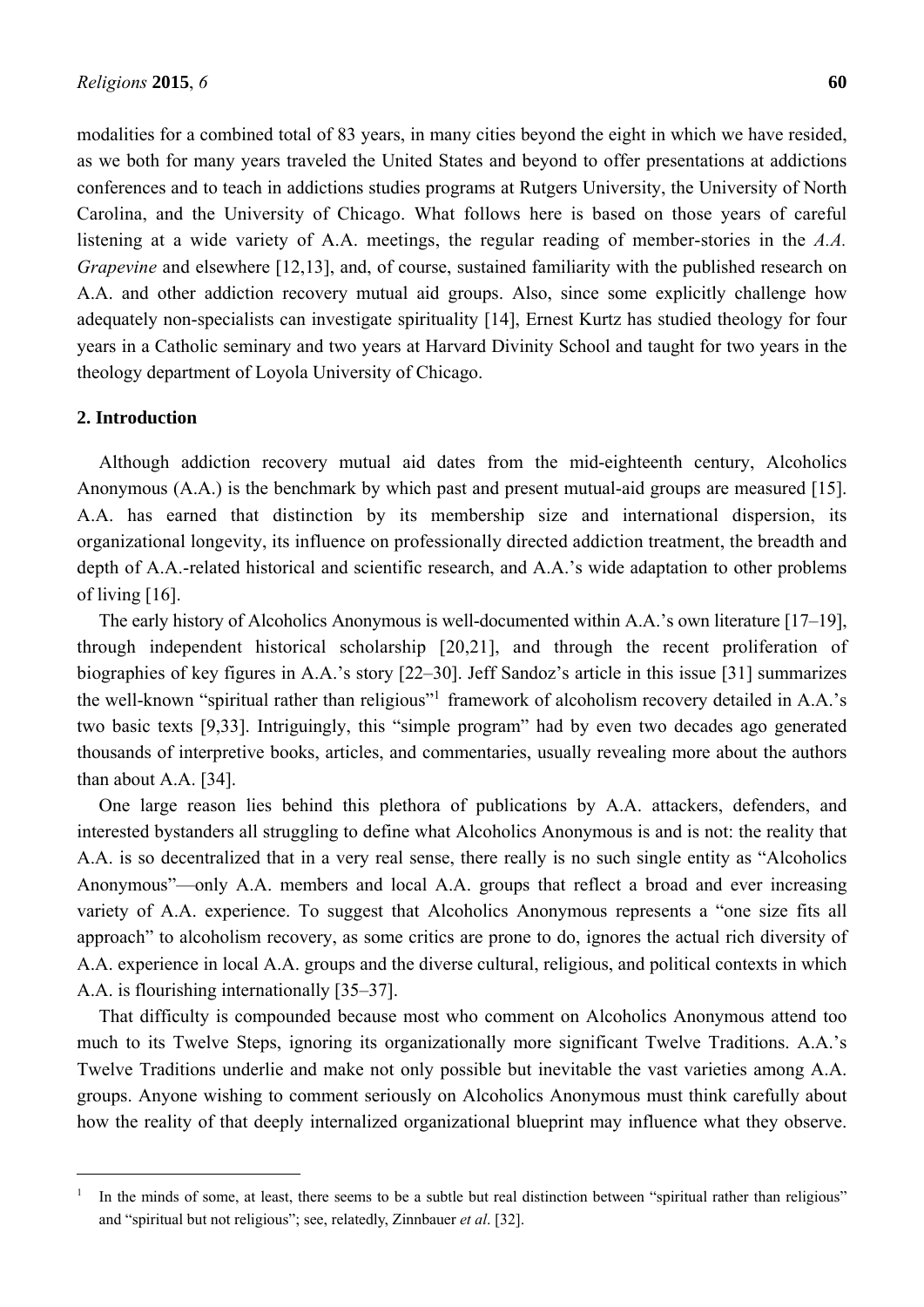The sociologist Robin Room, who has done so, has suggested that its Traditions may be A.A.'s greatest contribution to society, offering as they do a tested pattern for living a chastened individualism [38].

Newcomers to Alcoholics Anonymous are advised, "Try to attend ninety meetings in ninety days". On a superficial but valid level, this encourages immersion in the A.A. program. But more significantly, this gentle mandate pushes the newcomer to try out many different meetings, hopefully to find some that fit his style, meetings at which she discovers a real sense of being "at home".

There are two broad patterns of diversification within the history of A.A. The first occurs through organizational schism, when one or more members experience incongruity between their personal beliefs and A.A. practices, prompting them to abandon Alcoholics Anonymous and start an organization that offers an alternative to the A.A. approach. This process is reflected in the genealogy of A.A. adaptations and alternatives. These span (1) religious alternatives (e.g., Alcoholics Victorious, 1948; Alcoholics for Christ, 1977: Millati Islami, 1989; Celebrate Recovery, 1991; Buddhist Recovery Network, 2008); (2) alternatives for other drug dependencies (e.g., Addicts Anonymous, 1947; Narcotics Anonymous, 1950/1953; Synanon, 1958; Cocaine Anonymous, 1982); (3) gender-specific alternatives (Women for Sobriety, 1975) [39]; (4) secular alternatives (e.g., Secular Organizations for Sobriety [40], 1985; Rational Recovery, 1986 [41]; SMART Recovery, 1994); and (5) moderation-based mutual support (Moderation Management, 1994) [42].

The second pattern of diversification occurs when individuals or subgroups seek and promote different styles of recovery within A.A. itself. This latter trend includes organizational adjuncts for A.A. members who pursue spiritual growth through a particular religious orientation—"11th Step Groups" (e.g., Calix Society, 1947; Jewish Alcoholics, Chemically Dependent People and Significant Others [J.A.C.S.], 1979)—and adaptations that seek either to secularize or to Christianize A.A. history and practice. The former include explicitly secular groups within A.A. (Alcoholics Anonymous for Atheists and Agnostics, 1975, and other groups [43]); the latter involve groups that promote a more spiritual/religious focus within meetings (the "Primary Purpose" and "Back to Basics" movements). These divergent wings of belief within A.A. and the proliferation of spiritual, religious, and secular alternatives to A.A. are unfolding within a larger recognition of the legitimacy of multiple pathways and styles of long-term addiction recovery [44].

The authors have been involved in sustained investigations into the "varieties of recovery experience" and have published articles on a wide spectrum of addiction recovery mutual aid organizations [15,45,46]. We have conducted historical investigations of spiritual, religious, and secular recovery mutual aid groups, published interviews with key recovery mutual aid leaders [47], and helped develop a key Mutual Aid Guide [48]. Through perspectives drawn from these experiences, we will focus in this article on the growing varieties of A.A. experience, with particular emphasis on the emergence of an atheist/agnostic wing within A.A. and what this development potentially means for the future of secularization or religious revivalism within Alcoholics Anonymous.

#### **3. The Historical Context**

Alcoholics Anonymous began in the 1930s within the Oxford Group, an attempt to recapture "First Century Christianity" [20]. Although A.A. early departed those roots, first in New York City, by 1940 also in its Akron, Ohio, birthplace, a strong religious tinge perdured, most evident in its "Big Book"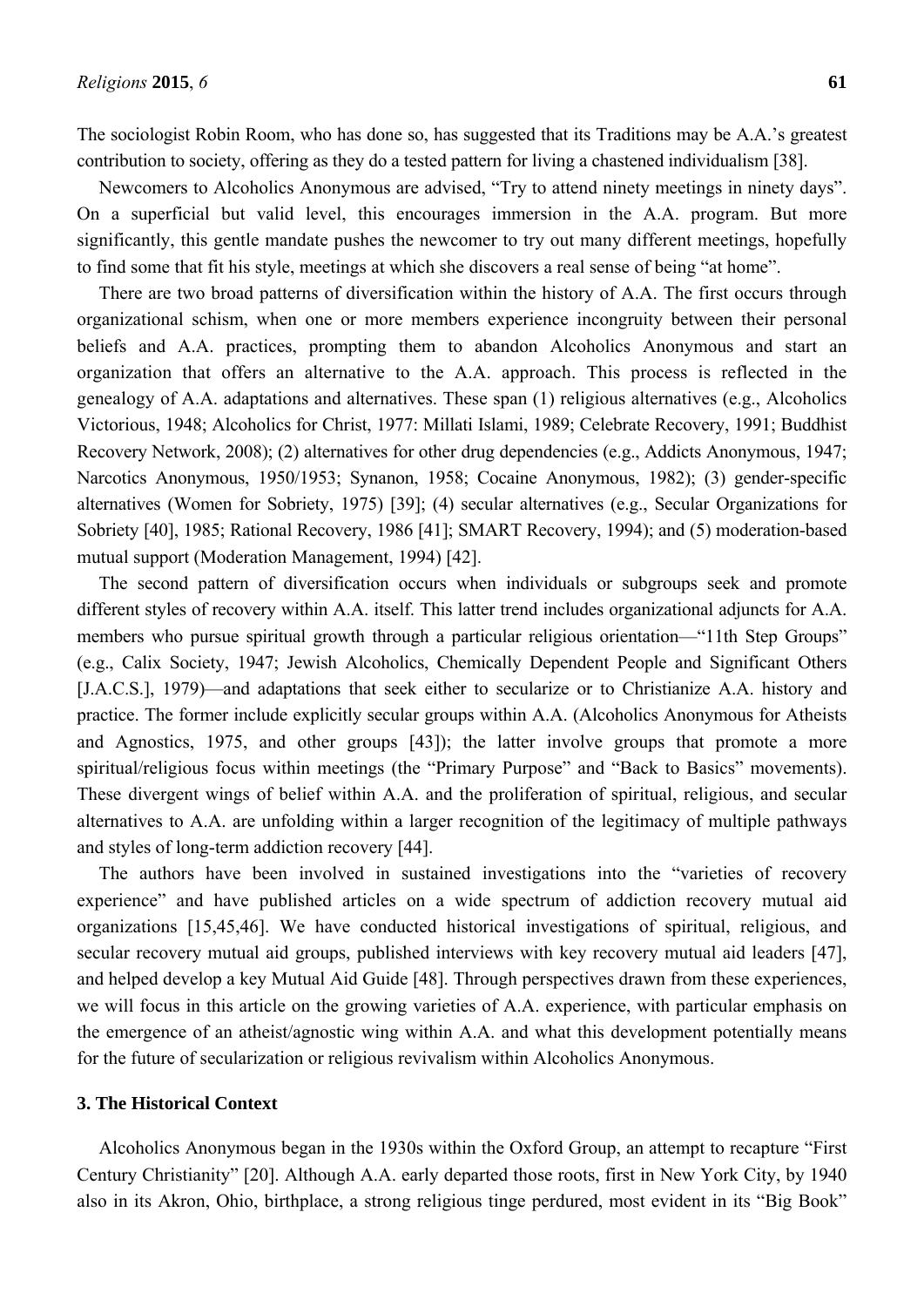$\overline{a}$ 

chapter "We Agnostics", which blandly assumed that all who approached the fellowship would find God. But there were early dissenters; one—atheist Jimmy B.—had a profound effect summarized in the addition of the phrase "as we understand Him" after the word "God" in the 3rd and 11th of A.A.'s 12 Steps.

There were others. Robert Thomsen's 1975 biography, *Bill W.*, based primarily on extensive interviews with Wilson, offered a description of the late 1930s Tuesday evening meetings at the Wilson's Clinton Street Brooklyn home:

There were agnostics in the Tuesday night group, and several hardcore atheists who objected to any mention of God. On many evenings Bill had to remember his first meeting with Ebby. He'd been told to ask for help from anything he believed in. These men, he could see, believed in each other and in the strength of the group. At some time each of them had been totally unable to stop drinking on his own, yet when two of them had worked at it together, somehow they had become more powerful and they had finally been able to stop. This, then—whatever it was that occurred between them—was what they could accept as a power greater than themselves" ([49], p. 230).

But such individuals were exceptional during A.A.'s early years and even beyond. During World War II and the decade of the 1950s, sociologists noted the religiosity of an American public conscious of being confronted by "godless atheistic communism". The period is aptly summed up in social philosopher Will Herberg's best-selling description of American reality in *Protestant, Catholic, Jew* [50], by President-elect Dwight David Eisenhower's often mocked declaration, "Our government makes no sense unless it is founded on a deeply-felt religious faith—and I don't care what it is", and by Stephen J. Whitfield's post-Cold War summary of the era [51]. The counter-cultural 1960s, not least because of the assassinations and war that blotted that decade, witnessed a fraying of that faith. Over that decade and the next, especially in the mid-1970s, those who complained of the "religiosity" of Alcoholics Anonymous were told that its program and fellowship were "spiritual but not religious"—a formulation that would wildfire through the larger culture in the 1990s [52–55].

In the 1980s, meanwhile, some members of Alcoholics Anonymous who felt oppressed by its religiosity and who, more importantly from the perspective of A.A. itself, saw evidence that the fellowship's religiosity was alienating new members and keeping still others away from even trying its program, departed A.A. to found two secular counterparts: Secular Organizations for Sobriety [40] and Rational Recovery [41]. Even before that decade, in 1975, a group of Chicago A.A. members formed "Alcoholics Anonymous for Atheists and Agnostics", more familiarly known as "Quad-A". Other similarly motivated diversely named groups formed in various places over the years, but the next significant development took place in Toronto, Ontario, Canada, in 2009 and 2010, when the groups "Beyond Belief" and "We Agnostics", recognizing the need to make their availability more widely known, formed the website, AA Agnostica. A more complete and detailed history of atheists and agnostics in Alcoholics Anonymous may be found at that website: http://AAagnostica.org/ a-history-of-agnostic-groups-in-A.A./ –http://bit.ly/1vN7rqo [56].<sup>2</sup>

<sup>&</sup>lt;sup>2</sup> This article will use the URL address-shortener bit.ly. A listing of worldwide agnostic meetings may be found at http://www.agnosticAAnyc.org/worldwide.html, http://v.gd/jShmlk, http://bit.ly/1A6dtqp [43].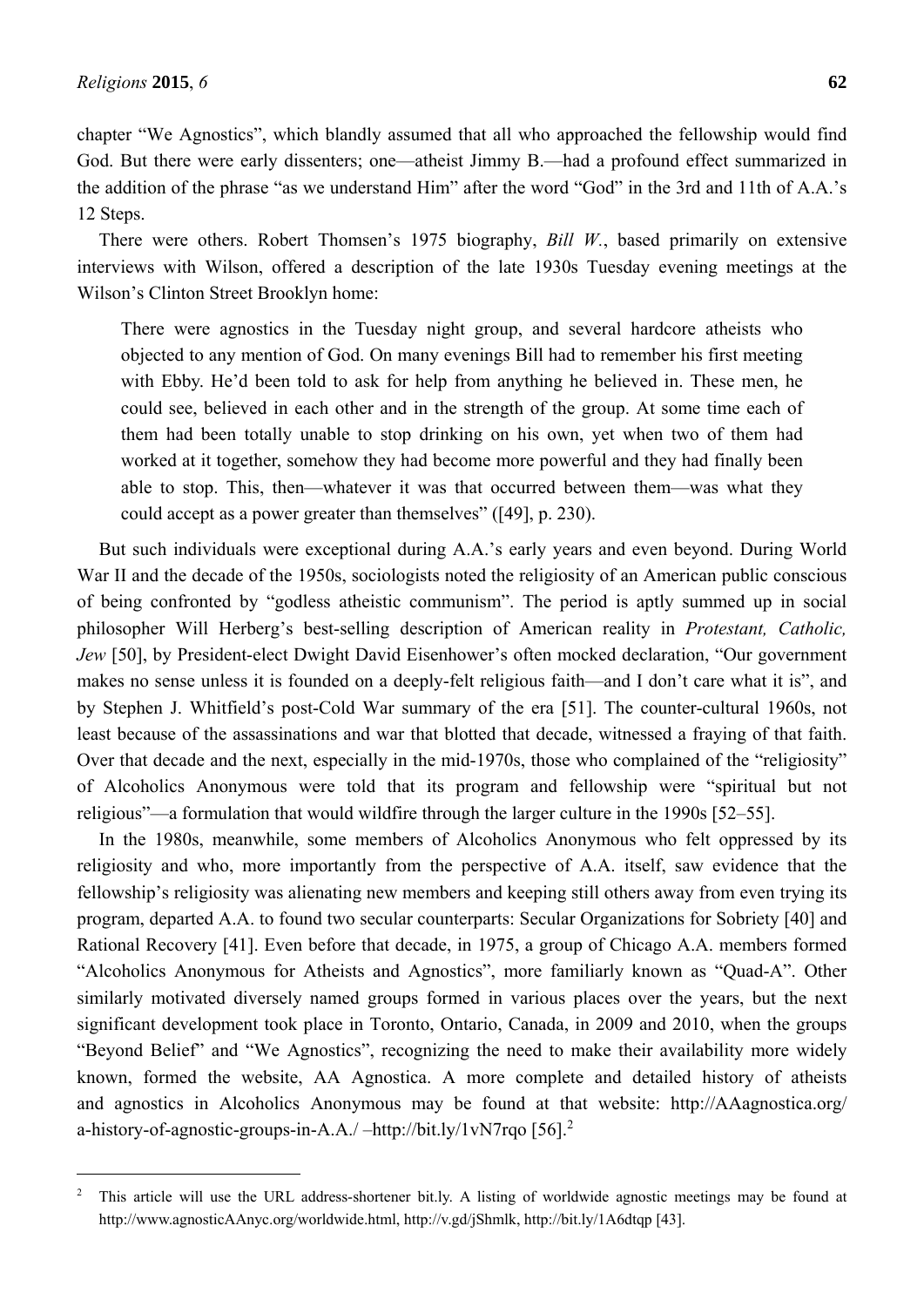#### **4. Leading Up To the Present: Lines Are Drawn**

The story told there begins not in 1975 but decades later, in 2011, when the Greater Toronto Area Alcoholics Anonymous Intergroup "passed a motion at its regular monthly meeting that the two groups ["Beyond Belief" and "We Agnostics"] be removed from the meeting books directory, the GTA A.A. website, and the list of meetings given over the phone by Intergroup to newcomers". For despite a long history of tolerance within Alcoholics Anonymous, and the reality that the General Service Office of Alcoholics Anonymous recognizes atheist and agnostic groups, the era that began on 11 September 2001 (and was reinforced on 11 March 2004 and 7 July 2005)—labeled by Jürgen Habermas the "post-secular" epoch [57–60]—brought to a head the long-simmering disagreement within A.A. between its "Big Book Fundamentalists" and its "Modernizing Secularizers".<sup>3</sup>

The "Big Book Fundamentalists" draw their inspiration and practice from their understanding of how Alcoholics Anonymous functioned at its birthplace in Akron, Ohio, during the mid-1930s, when the alcoholics met as "the alcoholic squadron" of the Oxford Group, and in the early-1940s Cleveland "Beginners' Meetings" offspring of that approach. Although this style infuses many groups to varying extents, it finds its most explicit expression in the "Primary Purpose" and "Back to Basics" movements founded within A.A. in 1988 and 1995, respectively [71]. Followers of these movements continue to give lip-service to the "spiritual rather than religious" shibboleth, but members and groups formed in this Akronite tradition insist on a brand of "spirituality" that harbors no room for disagreement about a very explicitly Christian content. Such explicitness spans efforts to Christianize early A.A. history, elevate Christian literature on par with A.A.'s own literature, and assert Christian conversion as a central mechanism of A.A.'s effectiveness.

The "Secularizers", meanwhile, interpret the "post-secular" era's reality in a way more congruent with the Habermas understanding. Their "Awareness of What is Missing" [59] focuses on the steadily increasing number of "nones" responding to surveys of religious affiliation. These "nones" tend to be younger, and in surveys that asked their thoughts on the subject, most replied that they were "spiritual but not religious" [52–55]. Some of these had problems with alcohol and drugs, and some of those who tried Alcoholics Anonymous found it "too religious" for their comfort. The members of atheist/agnostic A.A. groups generally direct their 12th Step efforts at this population, seeking to "make A.A. safe for atheists" [72–74].

#### **5. Recovery Spirituality**

 $\overline{a}$ 

A true "Recovery Spirituality" will embrace both the quasi-religious spirituality of the "Big Book Fundamentalists" and a more secular spirituality in which atheists and agnostics who have "the only requirement for A.A. membership…a desire to stop drinking" ([9], p. 562) can also find a helpful home [75].

Although "secular spirituality" is not the same as "atheist [or agnostic] spirituality", it is important to examine the approach of these groups in some detail, for the vast majority of A.A.

 $3$  On "post-secular", see first Stark [61]; then, since we are treating of "Secular Spirituality", see also Gourgouris [62], Robbins [63], Harrington [64], Bullivant and Lee [65], and Singh [66]. For a sense of the full context of what is going on here, see Taylor [67], Watson [68], McGrath [69], and Heelas [70].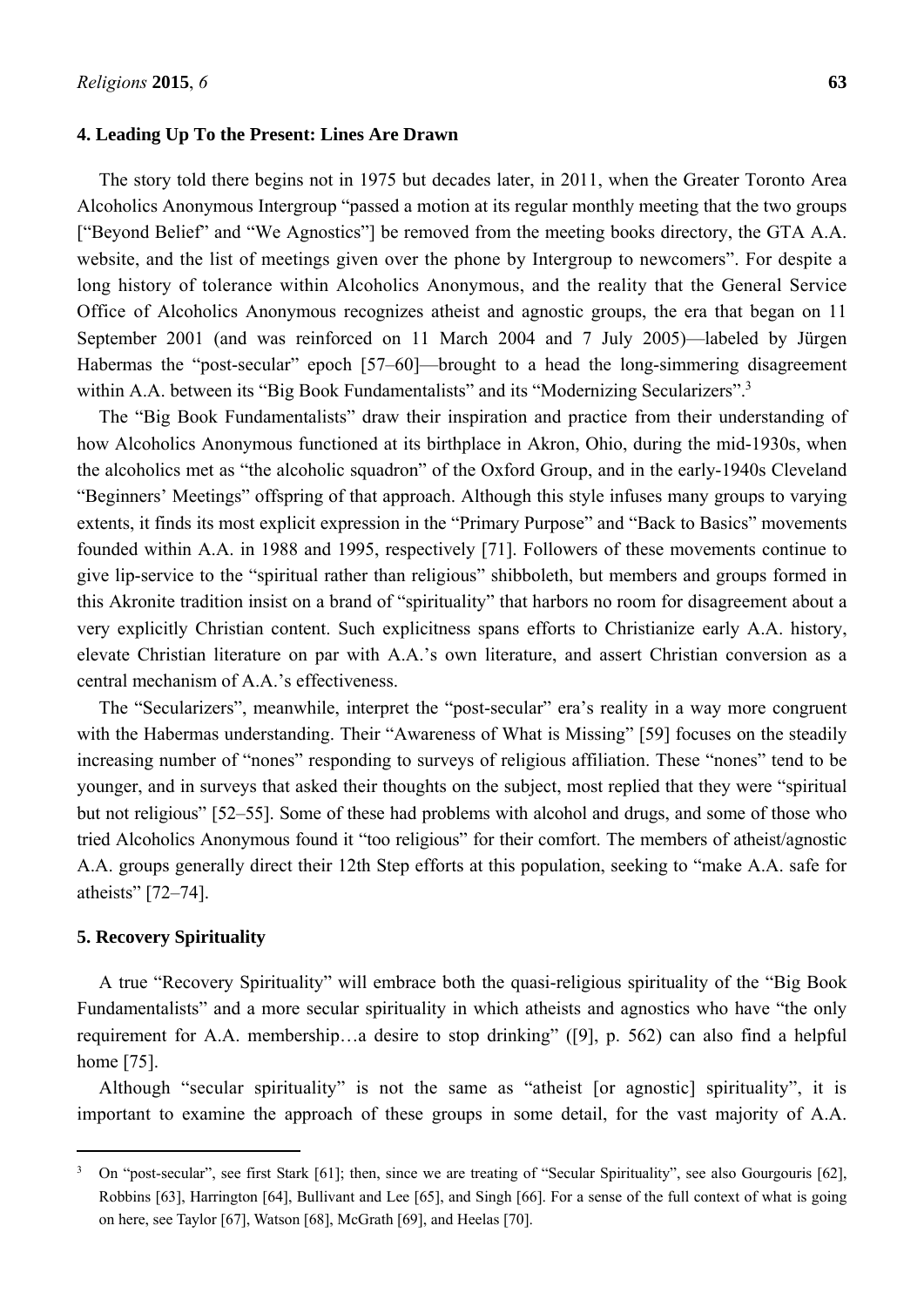$\overline{a}$ 

members—including most who belong to atheist or agnostic groups—view spirituality as the key to what makes A.A. work [76,77]. Some secularizers, especially a few who are less atheist than anti-theist [78], reject the term *spirituality*, but several recent books argue for its retention. As early as 2002, University of Texas philosopher Robert C. Solomon published *Spirituality for the Skeptic* [79], describing spirituality as *thoughtfulness*, and suggesting that "spirituality, like philosophy, involves those questions that have no ultimate answers" and must be understood, ultimately, "in terms of the *transformation* of the self" ([79], pp. 5–6). Within the next decade and just beyond, other writers developed that insight, at times explicitly exploring an "atheist spirituality." André Comte-Sponville's *The Little Book of Atheist Spirituality* [80], Ronald Dworkin's *Religion Without God* [81], and Sam Harris's *Waking Up: A Guide to Spirituality Without Religion* [82] detailed in varying degrees the content of such an approach.<sup>4</sup>

Meanwhile, specifically in the addictions field, Marya Hornbacher's Waiting: A Non-Believer's Higher Power [83], Vince Hawkins's An Atheists [sic] Unofficial Guide to A.A. [84], Roger C.'s The Little Book: A Collection of Alternative 12 Steps [85], Archer Voxx's The Five Keys: 12 Step Recovery Without A God [86], John Lauritsen's A Freethinker in Alcoholics Anonymous [87], and Adam N.'s Common Sense Recovery: An Atheist's Guide to Alcoholics Anonymous [88] all offered concrete suggestions on how those who resisted the "God-talk" in Alcoholics Anonymous might nevertheless live that program and its spirituality within that fellowship. Also, true to larger A.A. practice, the year 2013 brought the secularizers' own meditation book, Beyond Belief: Agnostic Musings for 12 Step Life: finally, a daily reflection book for nonbelievers, freethinkers and everyone, reflecting the experience of someone who enjoyed 38 years of continuous sobriety [89].

The varied vocabulary in the above suggests an important point. Even recalling the diverse names by which atheists and agnostics refer to themselves—"unbeliever", "non-believer", "freethinker", "unconventional believer", "humanist", and surely there are others—alcoholic atheists and agnostics are not the only ones seeking and practicing a secular spirituality [90–101]. *Spirituality*, secular or otherwise, escapes clear definition: there are simply too many definitions. Although we deem the best available discussion of spirituality to be that offered by Sandra Marie Schneiders [102], for the purposes of this article, we adopt the brief, broad definition set forth by Celia Kourie ([103], pp. 19, 22): "Spirituality refers to the raison-d'être of one's existence, the meaning and values to which one ascribes. Thus everyone embodies a spirituality. It should be seen in a wider context to refer to the deepest dimension of the human person. It refers therefore to the 'ultimate values' that give meaning to our lives." "Secular spirituality", as we use the term, embraces that understanding [104–107].

Spirituality of any kind, as a non-material entity, is impossible to measure directly [108–110]. There exists a wealth of indirect measurements, with attention paid to such qualities as "self-acceptance" or "purpose in life". But as Harold Koenig has effectively criticized, measuring "spirituality" with

<sup>4</sup> In choosing to use the term "spirituality" even in reference to atheist and agnostic groups, we follow the example of, among others, Sam Harris, who "address[es] the animosity that many readers feel toward the term spiritual" in his book, *Waking Up* [82]. Noting that "many nonbelievers now consider all things 'spiritual' to be contaminated by medieval superstition", Harris argues that "there is no other term with which to discuss the efforts people make to fully bring their minds into the present or to induce non-ordinary states of consciousness. And no other word links this spectrum of experience to our ethical lives" ([82], pp. 6–7).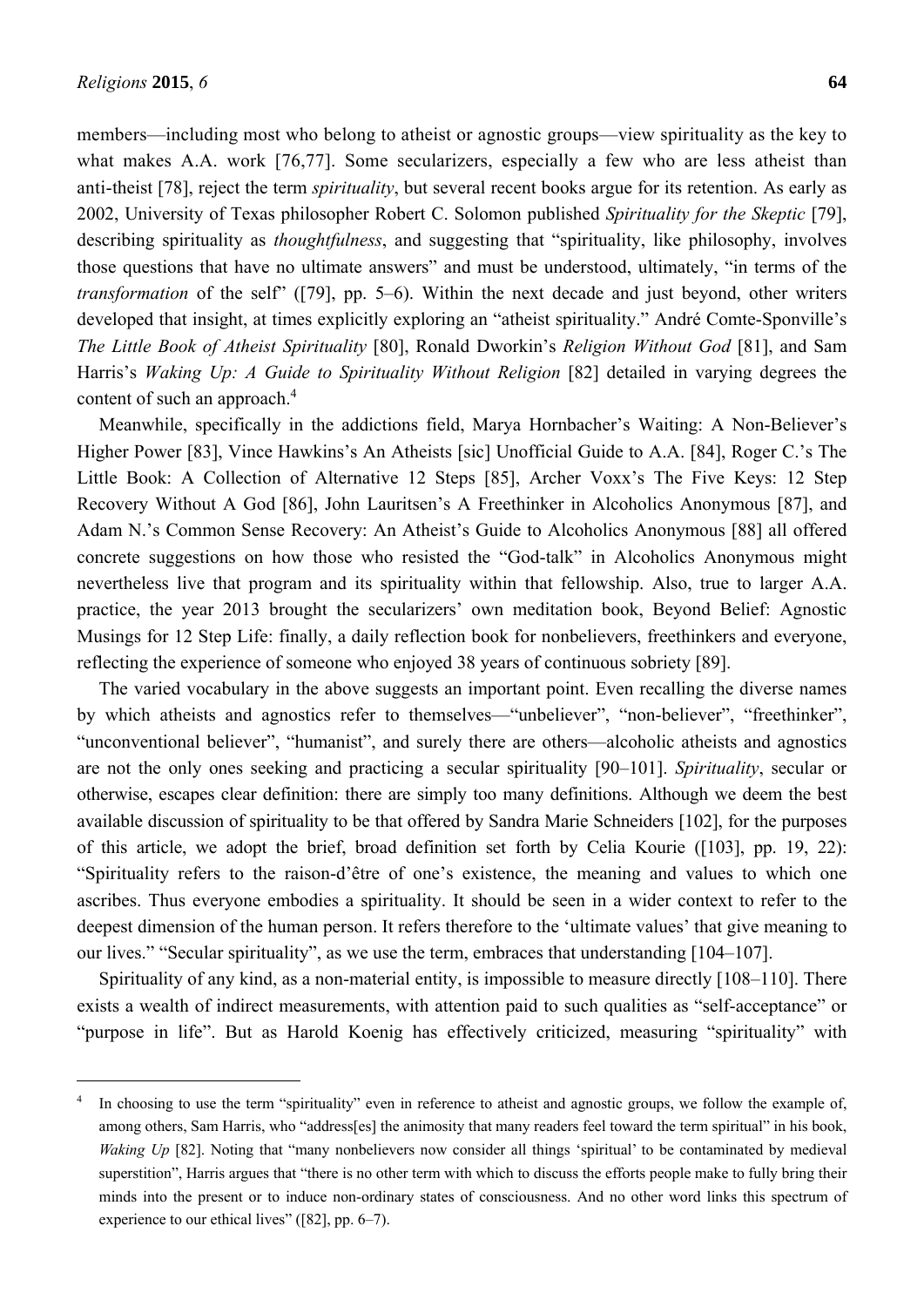"indicators of good mental health"—which seems the practice of most such research—is "meaningless and tautological" ([111], p. 349; [112]). The same seems true of equating spirituality with "positive emotions" [113]. But what, then, can be said of "atheist spirituality" or—more precisely for our purposes—"secular spirituality", and what light does that phenomenon shed on the spirituality found in A.A. groups and meetings?

#### **6. A Secular Spirituality**

The advantage of studying secular spirituality in some detail is that thus reducing the phenomenon of spirituality to a bare minimum allows seeing more clearly its essence. Admittedly, the meetings we attended from which we derive our analysis were populated mainly by Christians and Jews, with a substantial minority of these identifying themselves as "spiritual rather than religious", with fewer agnostics and atheists, even fewer who professed a Westernized Buddhism, very few Muslims, and none who identified as Hindus. We have tried to supplement that insofar as possible with our reading [114–116].

In barest summary, pondering what we heard across the meetings we have attended over the years as well as the stories that we have read in different sources, the spirituality that we witnessed can be summed up in two words—the prepositions *beyond* and *between.* These form the schema of any secular spirituality, the skeleton of A.A. spirituality. There is more to that spirituality, of course: that skeleton is enfleshed and clothed, and below, we will examine six such qualities similarly derived from our listening and reading. But we must begin with those prepositions, two words that, we think, aptly and adequately summarize 12-Step spirituality, whether religious or secular, whether of the relative newcomer or the veteran old-timer.

"Beyond": *Beyond* derives from the Old English *begeondan*, a root not found in other Germanic languages, a preposition meaning literally "on the farther side". It thus implies some kind of barrier, but a barrier that does not obstruct seeing—and perhaps even going—beyond, farther. The barrier, then, is in some way permeable: it invites—indeed teases—transgression. *Beyond* pulls forwards; it is not content with stasis. *Beyond* hints "more", but of *different*, not of the same. That which is beyond, then, in some way *beyonds* us, in the striking verb pioneered by literary scholar Kenneth Burke ([117], pp. 44–45).

*Beyond* awakens and pulls to *transcendence* [118,119]. For many ages—for most humans for most of human history—*beyond* pulled towards the horizon. It implied horizontal movement, an invitation to explore. But just about always for some, and in the age of flight and space travel for just about all, *beyond* points also vertically, pulling upwards, to new heights. Even before flight, of course, many religious traditions located "heaven" in the heavens. *Beyond*, then, suggests a dual transcendence: *out* from the narrow confines of the self-centered self; and *up* toward some reality greater than, larger than, the self-involved self. "Selfishness—self-centeredness! That, we think, is the root of our troubles", A.A.'s basic text suggests ([9], p. 62), capturing a truism that applies not only to alcoholics.

"Beyond's" vertical transcendence implies a going *out and up*, a movement *toward* some reality. This need not entail "higher" in the sense of some kind of heaven or sky-god; it rather connotes a getting-out-of-self to that which is "higher" or greater in the sense of some ideal or of some reality larger than the bare, narrow self. That reality might be one of the classic "transcendentals"—beauty,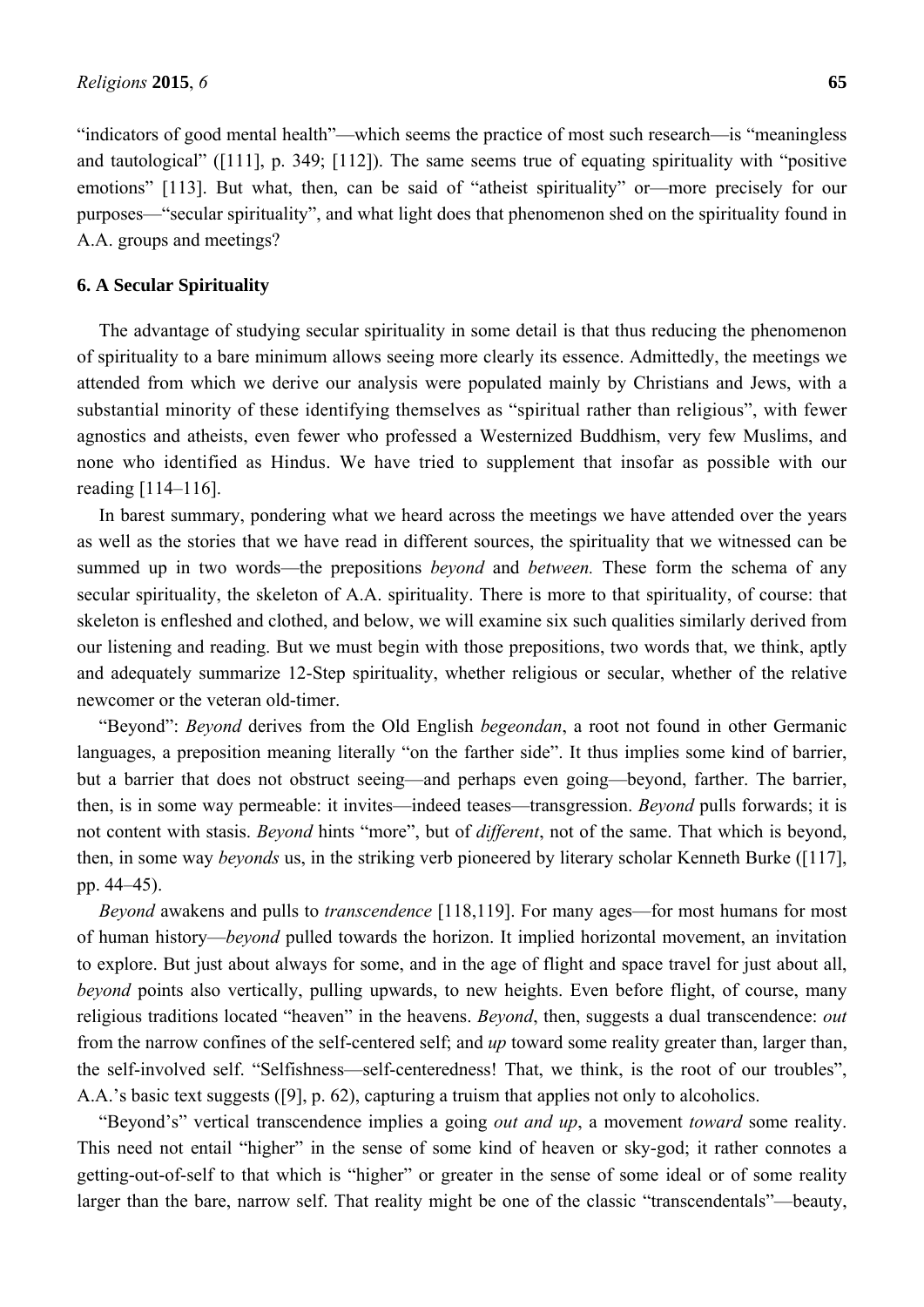goodness, truth—or one of the "A.A. transcendentals" such as gratitude or sobriety itself. It might also point to the power of the A.A. group or of the fellowship or program itself; there is no need for that "power" to be capitalized, though some may choose to do so. But in whatever way, any spirituality—including any secular spirituality—*beyonds* its adherents, pulling them to a transcendence to reality larger/greater than the bare self.

This beyonding, this transcending escape from the bondage of self, opens to a capacity for the wonder and awe that grounds all spirituality. Whether in the wondrous perfection of a newborn infant or the sublime grandeur of a glimpsed universe, the recognition and acceptance that there *is* reality that transcends self opens to a genuinely new perception and appreciation of *all* reality. This recognition is not easily granted: the bogey of self does not readily surrender its centrality. But when it does, the resulting new vision is greater even than the "new pair of glasses" promised by one of A.A.'s earliest members [120].

And as a post-secular literature makes clear, transcendence can be horizontal as well as vertical [67,121–124]. Spirituality's second preposition, *between*, offers a specification of "beyond's" horizontal transcendence: it *connects* with others. "Between" is more apt than "beside" because it connotes actual connection rather than mere next-ness: there is a "something" *between*, something linking, as the Oxford English Dictionary puts it: "in reference to any objective relation *uniting* two parties, and *holding them in a certain connection* (italics added)". Spirituality, then, in "pulling beyond" also *pulls to, connects.* And what is there, horizontally beyond? At first, most obvious level, beyond the "self" are *others*, and *between* captures the nature of that relationship, the between-ness of *equal connection,* a connection of equals. "Between" thus orients to the fundamental first reality that the author of the Book of Genesis put in the mouth of the Creator God: "It is not good for man to be alone." Nor is this an exclusively "religious" observation: given the development of sexual reproduction, some being in the mist of evolutionary pre-history made—and implemented—the same observation, reaching out in some way to an-other [125]. Fundamental to all living existence is the need for others, in one form or another.

This spiritually based human need-for-others, however, has some unique qualities, and one of the most important is the reality of its *mutuality*. Mutual relationships involve not the giving *or* getting of competition, nor even the "giving *and* getting" of cooperation, but a very real and genuine giving *by* getting, getting *by* giving [126,127]. This, then, is a very special and even unique kind of *between-ness*. Mutual bonds are more than alternately reciprocal. And to appreciate the centrality of this to the 12-Step program, we need to recall the basic first two happenings in the story of Alcoholics Anonymous, the first 12-Step program.

A.A. co-founder Bill Wilson, whose "spiritual experience" in New York City's Towns Hospital in December 1934 had propelled into sobriety, was in Akron, Ohio, in May of 1935. The proxy-fight he was there to pursue was failing, and Bill dejectedly paced the lonely hotel lobby, catching the sounds of pleasant chatter and the tinkle of ice cubes in the adjacent bar, when an old familiar thought rose: "I need a drink". Recalling how trying to help other alcoholics had freed him of that craving over the preceding months, even though none he had approached had stayed dry, Wilson walked to the lobby telephone booth and began the series of calls that led him the next day to a meeting with Dr. Robert Holbrook Smith, a local surgeon with a known "drink problem".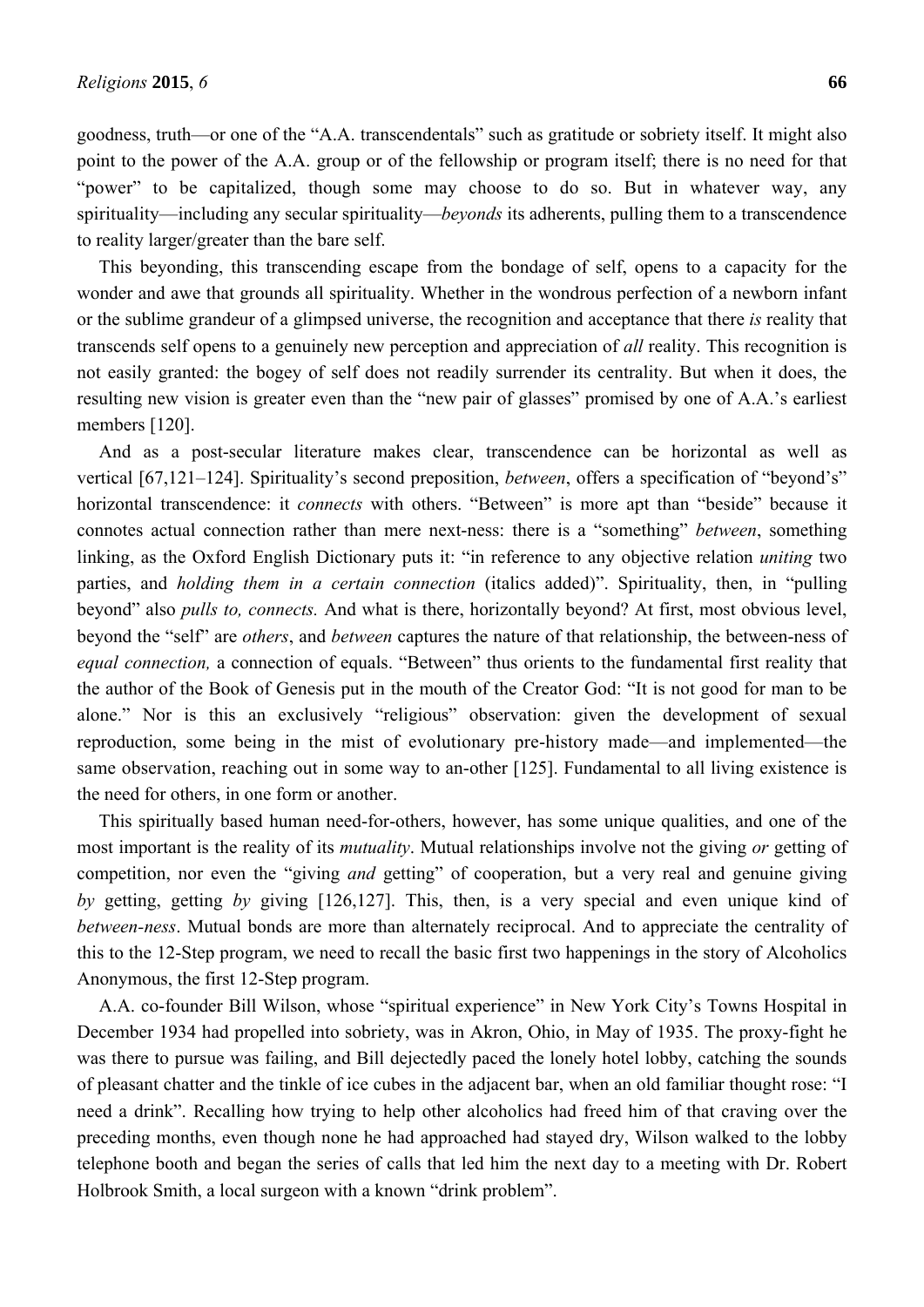Before his journey to Akron, Wilson's physician, Dr. William Duncan Silkworth, had urged him to "stop preaching at the drunks—give them the medical stuff, the hopelessness, *etc.*". But how could Wilson teach medicine to a physician? So the next day when they met, Bill simply told Dr. Bob his story, and the surgeon identified and expressed willingness to try what Wilson had done. Bill described this meeting twenty years later, at A.A.'s "Coming of Age" convention:

You see, our talk was a completely *mutual* thing. I knew that I needed this alcoholic as much as he needed me. *This was it*. And this mutual give-and-take is at the very heart of all of A.A.'s Twelfth Step work today ([17], p.70, italics in the original).

Bob went on one last "toot" at a medical convention a month later, and it was only after his final alcoholic drink on 17 June 1935, that A.A.'s core spiritual insight was nailed down. Not long after, Bill and Bob visited the hospitalized drunk who would become "A.A. #3", Bill D. They told Bill D. their stories and then asked him to let them know as soon as possible whether or not he was interested in what they had to offer, for if he was not, they had to seek out others, because it was only by carrying their message to other alcoholics that they themselves could remain sober. Bill D. later recorded his thought on hearing that:

All the other people that had talked to me wanted to help *me*, and my pride prevented me from listening to them, and caused only resentment on my part, but I felt as if I would be a real stinker if I did not listen to a couple of fellows for a short time, if that would cure *them* ([9], p. 185, italics in the original).

The Twelfth Step of Alcoholics Anonymous is often misunderstood by those outside the fellowship: "Having had a spiritual awakening as the result of these Steps, we tried to carry this message to alcoholics…"

"But," somebody asks, "what if that drunk you seek out doesn't want to stop drinking? What do you do about a 'failed' 12th Step call?"

"Well, a 'failed 12th Step call' is one on which you drink. It's your 12th Step call, you are 'carrying the message', and so if you stay sober, the call is a success."

We may reach up; we *must* reach out. The topic here is spirituality, remember—that essentially ineffable reality that is at the core of our human *be*-ing. The wisdom of the human race—our art, music, literature—all attest to our bonds with each other. Indeed, they *bond*—bind—us with each other. To look *beyond* is to look and to seek outside of self—up *and* around. To look *between* is to look "around" and to discover that we are bonded to/with each other. Transcendence *must* be horizontal as well as vertical: to look only "up", to reach only "up", is to feel one's aloneness, and standing alone can be dizzying. To realize our full humanity we must also reach out, and when we do look around, between, we discover our connections—the between-nesses that link us with others [128–130].

Genuine spirituality reminds us of our between-nesses as well as our beyond-ing.

No, it does more than "remind" us: spirituality *consists in* that reach, those links. We are *beyonding* and *betweening* beings. That is why we are here. One is tempted to say that "Alone, we are nothing." But only tempted, and even that only at very unusual moments. For in the most real sense, it is impossible to be "alone"—*a lone*. Connection is always present. The question is, do we recognize it,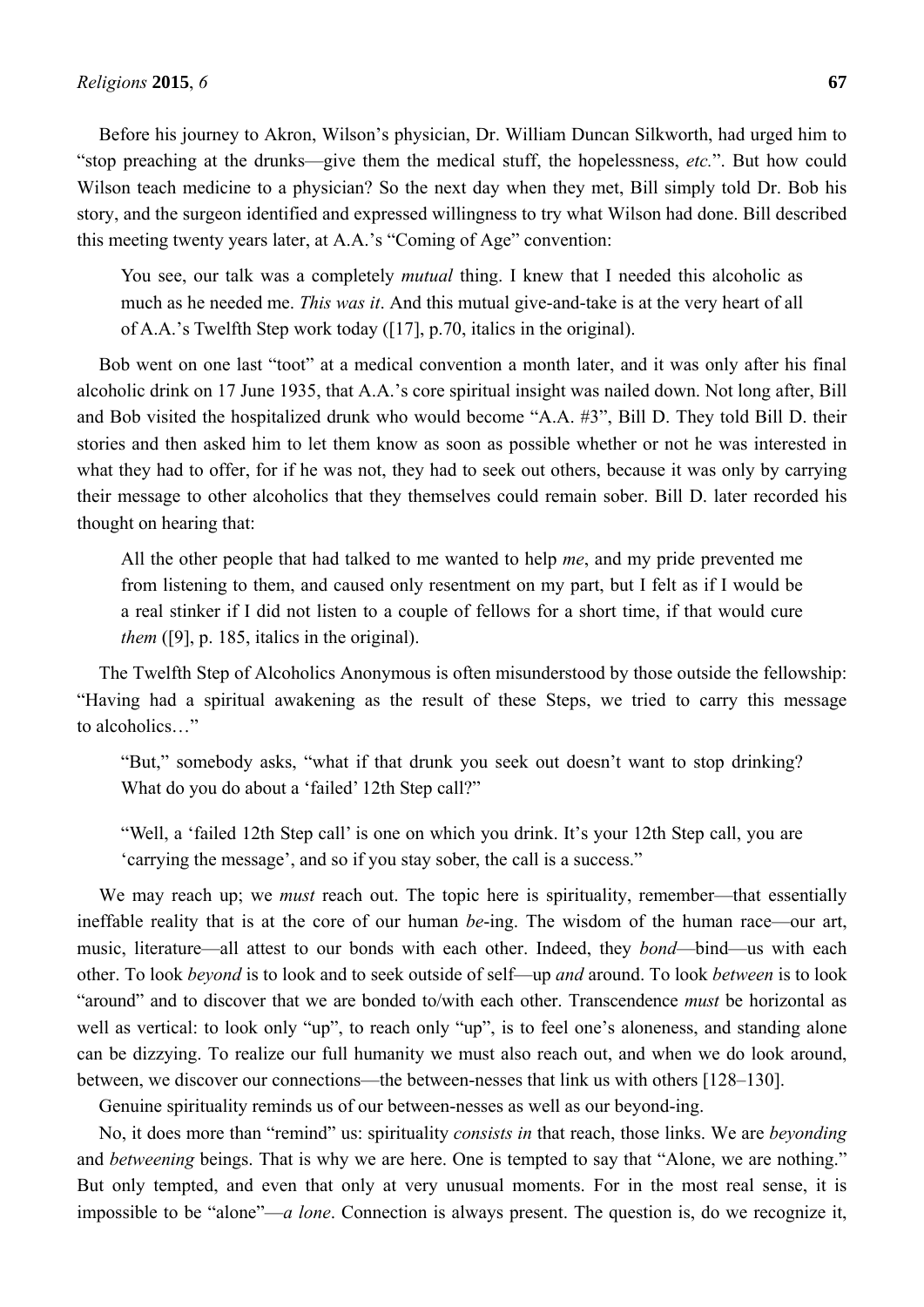live it, honor it? We may say, with John Donne, that "No one is an island"; but how well are we living our prepositions [131]?

A.A.'s 12-Step spirituality does not end here. *Beyond* and *between* are the foundation, the skeleton: the actual living and experiencing of spirituality comprises certain phenomena, experiences. In our years of listening to and reading 12-Step stories, six different experiences have emerged with some consistency [132–134]. This does not mean that all of them are heard in every story. It does mean that just about every story delineates and describes at least one, and usually two or three of these experiences. To name them: Release, Gratitude, Humility, Tolerance, Forgiveness, and Being-at-home.<sup>5</sup>

### **7. The Contents of Recovery Spirituality**

Release: especially in early recovery, but also at later critical junctures of the recovering life, the individual experiences a profound sense of being *freed*: for one who has been addicted, there is no better term to describe the removal of that obsession-compulsion. This is sometimes described as the feeling that a great weight has been lifted, or as if chains in which one has been bound have fallen away. In each case, the sense is not of freeing oneself but of *discovering* that one has been unbound, liberated, *set* free. This sense of "being released", interestingly, seems to come only to those who *have* released, who have let go—most obviously in this setting of alcohol or some other drug of choice: it seems, then, that one becomes able to experience release only after one has oneself performed an act of releasing, of letting go.

Gratitude: the experience of thankfulness, the recognition that one has been gift-ed, has received gifts [79,135–137]. Sometimes expressed as a corollary of Release, the recovering person describes an appreciation for what is recognized as a freely bestowed gift. Within Alcoholics Anonymous, this is often posited as gratitude for "the gift of sobriety", for most recovered alcoholics remember how they had been unable to attain recovery on their own, despite their most genuine and valiant efforts. But beyond this, immersion in and internalization of the 12-Step program begets a special kind of vision that enables recognizing new realities, realities previously ignored or taken for granted or simply not seen, realities that one now *can* recognize. Gratitude anchors sobriety. Members who express difficulty with living some aspect of the 12-Step program are often encouraged to "write out a 'gratitude list'—the things you have to be grateful for". Trite and even cruel as such an admonition may sound to some outsider, experience attests that those who have been through it know that "it works" [138].

Humility: the recognition and acceptance that one is neither *all* nor *nothing*. In an era that worships celebrity, humility does not enjoy a good press. Some might wish to be thought humble, but no one wants the real thing or what is commonly mistaken to be the real thing, a sycophantic creepiness. But real humility is simply the acceptance that one is of some value, but not of infinite value: one is "not God". To be human is to be middling. More vividly, in the memorable phrasing of anthropologist Ernest Becker: "Man is a god who shits" ([139], p. 58). On the one hand, we are capable of love and altruism and generosity and many wonderful things, but it is also true that periodically, we have to squat down and be reminded that we are also made of decay and will one day return to stinking decay. Humility is simply what keeps *both* of those realities in appropriately close awareness [140].

 $\overline{a}$ 

<sup>5</sup> These experiences are discussed in greater detail in *The Spirituality of Imperfection* [7]*.*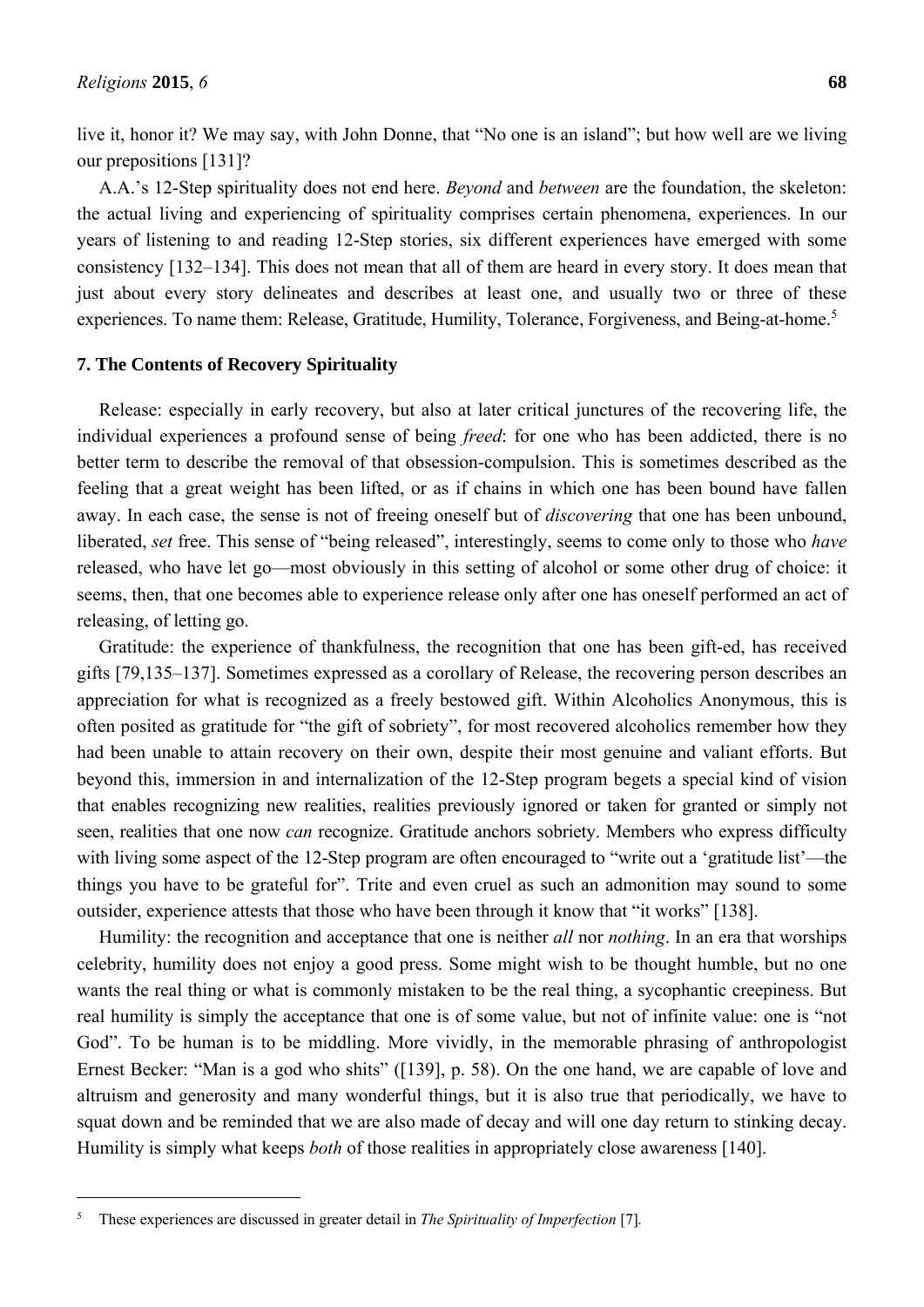Tolerance, of course, flows from "all of the above". It is difficult to be self-righteously judgmental when one is aware of one's middling status as a receiver of the gift of a fundamental freeing. Having "hit bottom", one learns to look up and around rather than down. Recognizing, really *experiencing* the realities laid bare by humility, aware of the gifts one has received, it does not necessarily become easier to put up with the inanities of others, but if we see those in the context of what we are learning about ourselves we may become able to smile a bit at our own upset. There are many wisdom stories in which the self-righteous person asks the god for what she/he "deserves"; and then is crushed by the discovery of what that will in fact entail. The recovering alcoholic knows better. Aware of that wisdom, one hesitates to judge. In fact, one is likely to be terrified at the very possibility.

Forgiveness: "Resentment is the number one offender", the A.A. "Big Book" cautions, going on to declare that "It destroys more alcoholics than anything else. From it stem all forms of spiritual disease." ([9], p. 64). Dostoyevsky and Nietzsche were the great explorers of *ressentiment*, but active alcoholics may be its pre-eminent practitioners [141–145]. The opposite of resentment is forgiveness, and research on forgiveness verifies its spiritual nature in that it is one of those realities that cannot be "willed" [146,147]. Forgiveness in fact becomes more impossible the harder one tries to will it. As is true of all spiritual realities, forgiveness becomes possible only when *will* is replaced by *willingness*: it results not from effort but from openness. Research also suggests how that openness comes about: what makes forgiveness possible is the experience of being forgiven. How one attains that is one role of A.A.'s Ninth Step, making direct amends to those one has injured. Apologies are not amends. Some effort to re-even the scales of justice is required, and sometimes—certainly not always—the individual who has been wronged expresses forgiveness. Experiencing this is to discover that being forgiven is a genuinely spiritual experience, one that one wants to pass on to others [148–151].

Being-at-Home: Everyone needs a sense of "community"—the deep experience of being in some way *at one* with some others. Unlike other communities that one may join, "home" is a place where we *belong* because it is where our very weaknesses and flaws *fit in* and are in fact the *way* we "fit in". Once upon a time, in infancy and early childhood, many if not most people experienced that. It was called "family". Our need for it does not cease as we age. And so we seek such places. Also once upon a time, this was the function of churches, which began as the place where those conscious of being sinners gathered together. Interestingly, this is to some extent replicated for some new to Alcoholics Anonymous, who park their cars blocks away from the meeting-place lest someone see them attending. But even after one becomes willing to park close-in, the key thing about such places is that one fits into them not because of strong points, competencies, but through mutually acknowledged flaws, weaknesses, *in*abilities...something one *can't* do: "drink alcohol like 'normal' people". To find and dwell in such a place, the whole history of spirituality attests, is an essential facet of spirituality.

#### *Secular Spirituality and the Future of A.A.*

In the United States, the percentage of religious "nones"—the non-affiliated—had risen to close to 20% in 2012, and 46% of the overall population "seldom or never attend religious services" [152–157]. Across the pond, the 2009 British Attitudes Survey for the first time recorded more "No Religion" (50.9%) than "Christian" (43.1%) respondents; and according to a 2011 YouGov poll, only 34% of UK citizens claimed they believed in a God or gods. A February 2012 YouGov survey found 43% of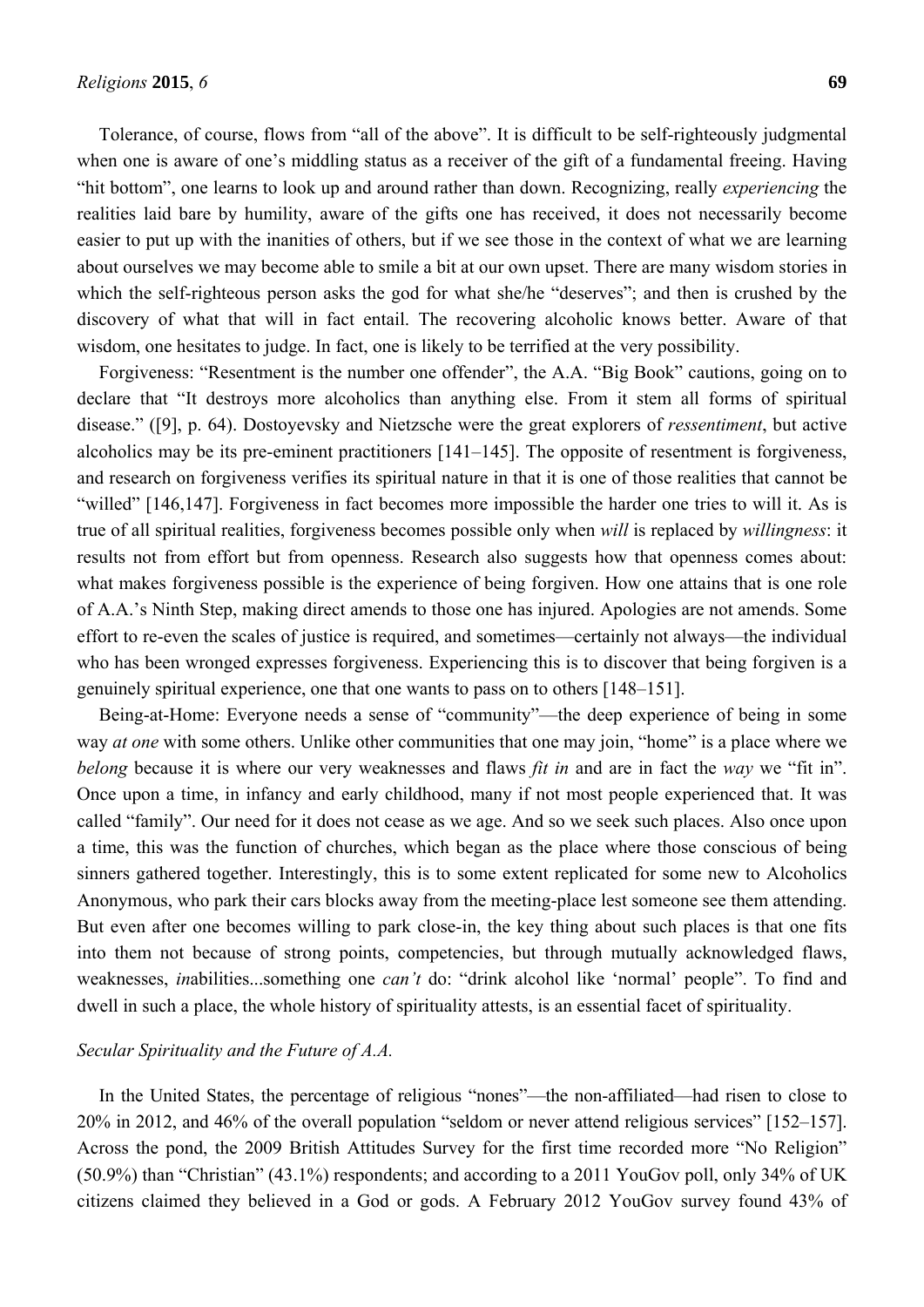respondents claiming to belong to a religion and 76% claiming they were not very religious or not religious at all [158–161]. Matters seem not much different in the rest of Europe [162–166].

Still, it seems, few "nones" in any nation label themselves atheist or agnostic. Most are younger, and listening to them and to their music, the term "secular spirituality" may be a good fit: surely their *beyonding* and *betweening* are evident and real, although so is a focus on "self". What might those changes and this reality portend for the Alcoholics Anonymous that presents itself as "a spiritual program"? In our view, the two opposite responses noted earlier within A.A. will probably continue to be operative into the foreseeable future. Remember, however, that these are "opposites" and so deal with extremes. The great majority of A.A. members will more than likely continue to settle somewhere comfortably in-between, generally tolerating the extremes but probably more often than not seeking out groups that better fit their middling inclinations.

Still, especially if—or as—the animus of "post-secularity" spreads and is internalized by a population increasingly aware of Islamic reality, the "Big Book Fundamentalists" may grow stronger and more numerous. It is unclear whether they will abandon their misconstrual of a 1990 General Service Office report on membership, claiming that it portrays A.A.'s "success rate" as 5% or less, which they allege demonstrates the necessity of their own more stringent approach. Carefully rigorous studies refute that 5% claim [167,168], but those with this mindset do not demonstrate much openness to the findings of research.

Although the variety among A.A. groups has long embraced a spectrum from more "conservative" to more "liberal" approaches to living the Twelve Steps, the end of the twentieth century found Alcoholics Anonymous unsurprisingly enmeshed in the post-modern rebirth of fundamentalisms [169]. Standing at one far end of that spectrum, both the "Primary Purpose" (1988) and "Back to Basics" (1995) movements seek to bring about within A.A. a return to a largely imagined pristine purity. Two observations may be made about these programs: (1) they have helped some, especially among the more religiously inclined, who had been unable to "get the program" in more ordinary A.A.; and (2) they have estranged at least an equal number who are alienated by their heavy emphasis on a very explicit "old time religion". Although this site is less than fully accepting of these groups, a useful and generally balanced perspective on both groups, and on A.A. "Big Book Fundamentalists" in general, is available [170].

On the opposite side stand the "Modernizing Secularizers" in Alcoholics Anonymous, some of whom not only reject the heavy religious emphasis of the "Back to Basics" enthusiasts but also are antagonized by even the bare mentions of "God" in the Twelve Steps. Although far from all "Modernizing Secularizers" identify as atheists or agnostics, such are the most avid objectors to the sometimes-practice of closing A.A. meetings with the Lord's Prayer and favor finding substitutes for the "God" noun and pronouns in the Steps themselves. And although atheist and agnostic A.A. groups are recognized by the Fellowship's General Service Office, some religiously inclined A.A. members refuse to acknowledge them.

The developing significance of the "Modernizing Secularizers" was underlined in November 2014, when WAAFT—We Agnostics, Atheists, and Free Thinkers—held its first national gathering in Santa Monica, California. The convention was attended by some 300, including visitors from Australia, Turkey, France, and Spain, and was addressed by the current manager of the Alcoholics Anonymous General Service Office and by a former non-alcoholic (and Episcopal minister) Head Trustee of the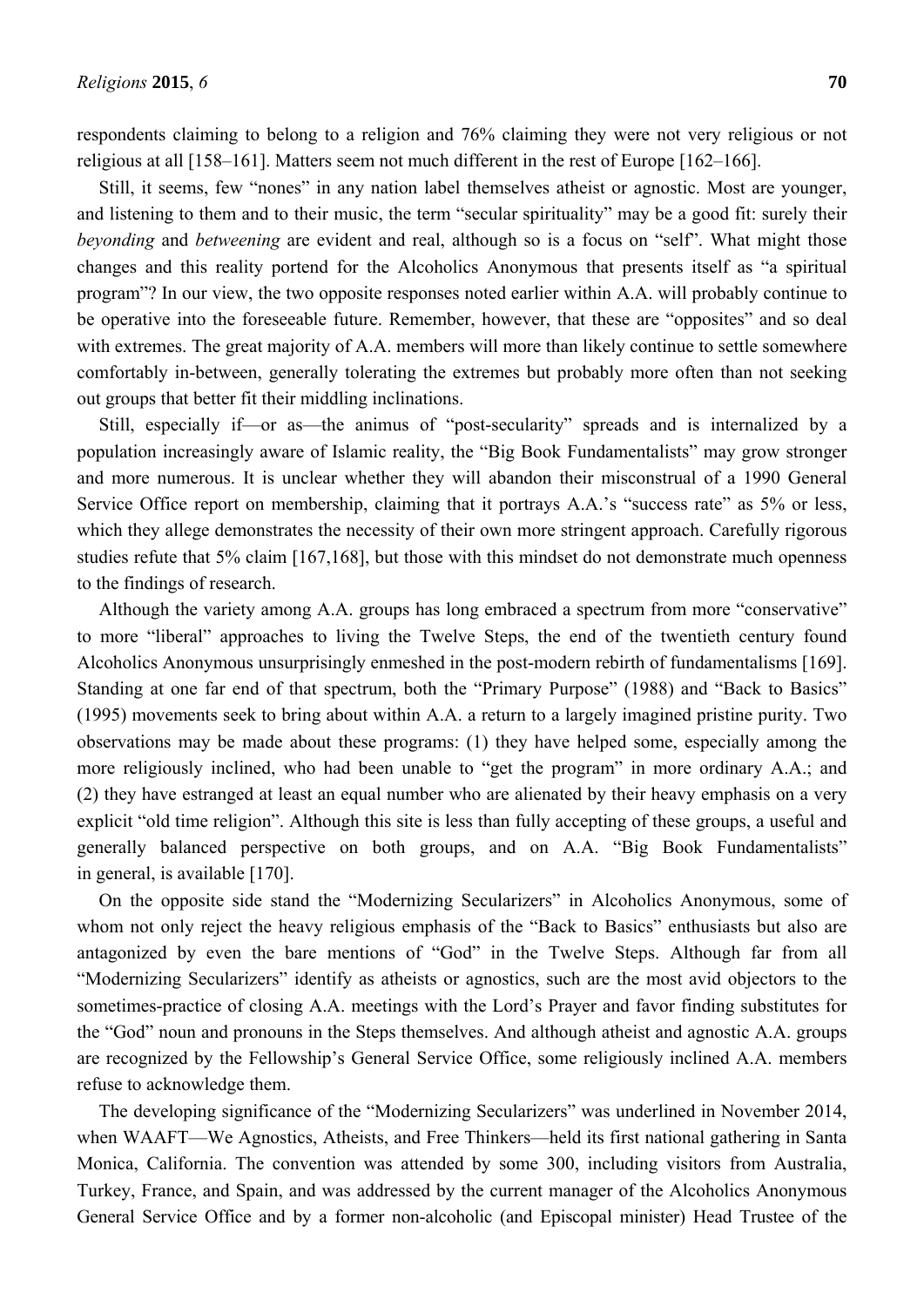fellowship, both of whom warmly praised the group for what they offer the A.A. fellowship as a whole. The "Modernizing Secularizer" perspective is best set forth in the books referenced earlier [83–89] and at the AA Agnostica website [171], the archives of which contain descriptions of the WAAFT convention.

The secular approach and the growing reality of atheist and agnostic meetings of Alcoholics Anonymous may become of increasing importance especially in the United States of America. In at least two of that nation's nine judicial districts, A.A. has been deemed sufficiently "religious" that prisoners and parolees cannot be required to attend its meetings as a condition of their rehabilitation. In its 1996 Griffin v. Coughlin decision, the 2nd Circuit's appellate court ruled that "Adherence to the A.A. fellowship entails engagement in religious activity and religious proselytization" [172]. Just over a decade later, the Ninth United States Circuit Court of Appeals ruled that the constitutional dividing line between church and state is so clear that a parole officer can be sued for damages for ordering a parolee to go through rehabilitation at Alcoholics Anonymous or an affiliated program for drug addicts [173]. Two useful summaries, each with links to specific legal sources, may be found at [174,175].

Faithful to the A.A. Tradition of avoiding public controversy and having no opinion on outside issues, the New York General Service Office of Alcoholics Anonymous declines to comment on those decisions or on the sometimes distorted reporting of them that has appeared in the public press or in private commentaries. Some members and students of A.A. have however suggested that the existence and current increase of atheist and agnostic A.A. groups rebut such claims, demonstrating their falsity. It will probably require another appellate court decision to test that claim. Until such time, it is *not* true that "American courts have found that Alcoholics Anonymous is a religion"; but it is accurate to observe that those who supervise United States penology practices need to keep in mind the nation's constitutional separation of church and state.

# **8. Conclusions**

 $\overline{a}$ 

Within the "Recovery Spirituality" that no one doubts can embrace a religiously oriented spirituality, there also exists room for a "secular spirituality" that can include even "an atheist spirituality". Its core content is summarized in the two prepositions, *beyond* and *between*. How those prepositions are specified varies among A.A. groups, the main difference in the United States being geographic. In the American South, lower mid-West, and southwest, many meeting participants tend to offer an explicitly Christian witness, often mentioning "Jesus Christ" as well as some relationship with "God". On the coasts, in the northeast, and upper mid-West, such effusions are rare, and it is more common for the Serenity Prayer instead of the Lord's Prayer to close meetings that sometimes began with a reading from the also Conference-approved *Living Sober* [176] rather than the God-heavy "How It Works". Some may mention their "Higher Power" or "God", but rarely as central to their stories.

But even within those parameters, in the vast majority of A.A. groups, the topic of "spirituality" is rarely raised.<sup>6</sup> Most speakers talk about, and most discussions revolve around, more quotidian areas where members are endeavoring to live the 12-Step program: a lack of patience with one's spouse, inappropriate concern over one's children's activities, anxiety over a coming medical diagnosis, worry about an employment situation, and the list goes on. When a newcomer is present, members usually

<sup>6</sup> A standard bit of experience-based A.A. humor runs that someone stopped attending a "We Agnostics" group "because there was too much talk about God".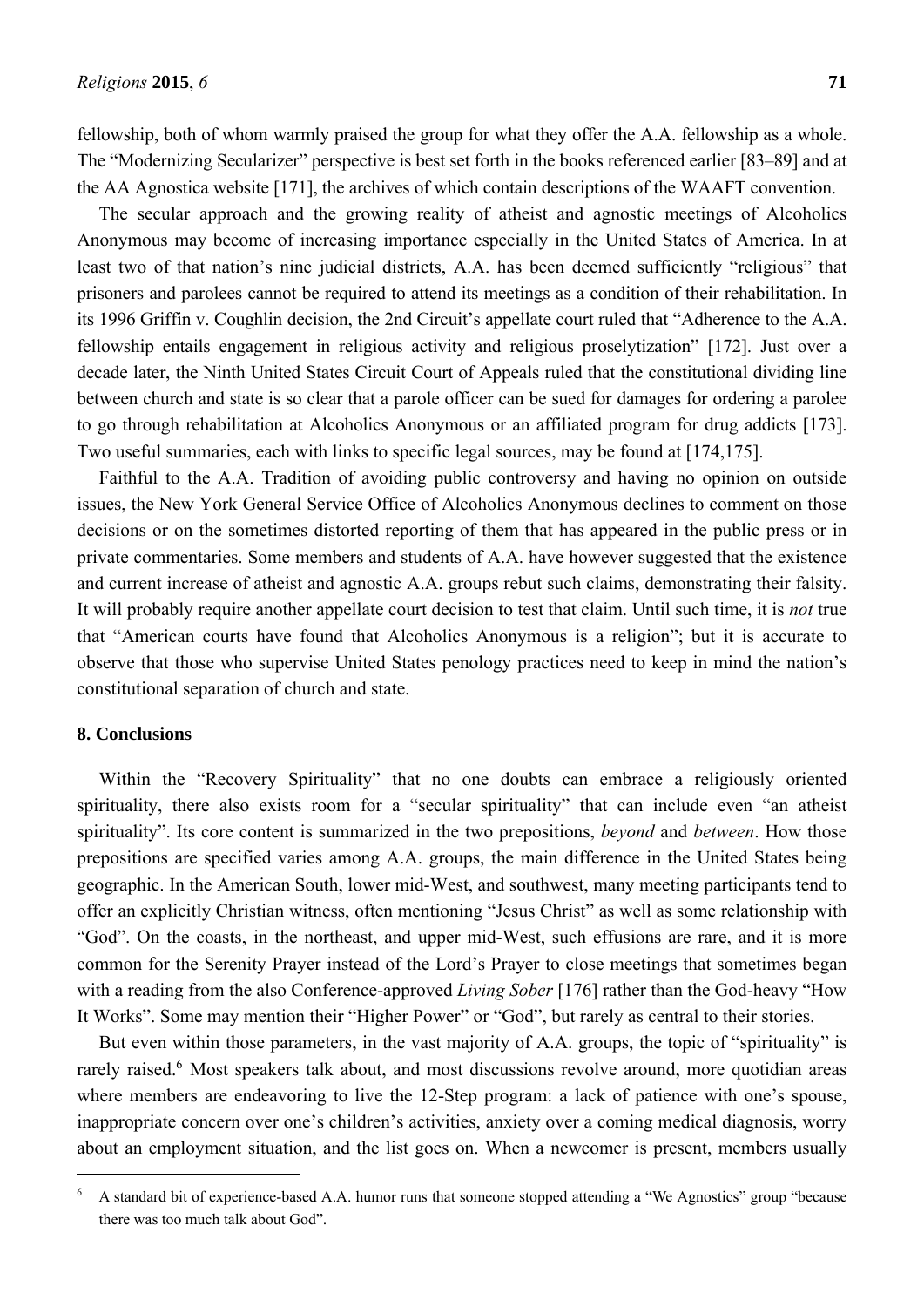tell how they first came to A.A. What comes out in those talks and "shares" usually are hints and reminders of the six "spirituality facets" noted above: Release, Gratitude, Humility, Tolerance, Forgiveness, and a sense of Being-at-home. There are no labels, denominational or otherwise, for this spirituality. It simply is. And on the basis of available evidence, it will continue to be.

# **Author Contributions**

Ernest Kurtz and William White each contributed to the research upon which the paper is based. Kurtz prepared the original draft, and both authors revised, read, and approved the final manuscript.

# **Conflict of Interest**

The authors declare no conflict of interest.

# **References**

- 1. John F. Kelly, and Claire M. Greene. "Toward an Enhanced Understanding of the Psychological Mechanisms by which Spirituality Aids Recovery in Alcoholics Anonymous." *Alcoholism Treatment Quarterly* 32 (2014): 299–318.
- 2. Keith Humphreys, Janet C. Blodgett, and Todd H. Wagner. "Estimating the Efficacy of Alcoholics Anonymous without Self-Selection Bias: An Instrumental Variables Re-Analysis of Randomized Clinical Trials." *Alcoholism: Clinical and Experimental Research* 38 (2014): 2688–94.
- 3. Lee Ann Kaskutas. "Alcoholics Anonymous Effectiveness: Faith Meets Science." *Journal of Addictive Diseases* 28 (2009): 145–57.
- 4. Shulamith Lala Ashenberg Straussner, and Helga Byrne. "Alcoholics Anonymous: Key Research Findings from 2002–2007." *Alcoholism Treatment Quarterly* 27 (2009): 349–67.
- 5. Agent Orange [*pseud.*]. "The Orange Papers: One Man's Analysis of Alcoholics Anonymous and Substance Misuse Recovery Programs, and Real Recovery. An Online Book." 24 November 2014. Available online: http://www.orange-papers.org/ (accessed on 7 January 2015).
- 6. Agent Green [*pseud*]. "The Effectiveness of Alcoholics Anonymous." 5 December 2013. Available online: http://www.green-papers.org/ (accessed on 7 January 2015).
- 7. Ernest Kurtz, and Katherine Ketcham. *The Spirituality of Imperfection*. New York: Bantam, 1992.
- 8. Ernest Kurtz, and Katherine Ketcham. *Experiencing Spirituality: Finding Meaning through Storytelling*. New York: Tarcher/Penguin, 2014.
- 9. Alcoholics Anonymous. *Alcoholics Anonymous*, 4th ed. New York: A.A. World Services, 2001.
- 10. Leslie Farber. "I'm Sorry, Dear." In *Lying, Despair, Jealousy, Envy, Sex, Suicide, Drugs and the Good Life*. New York: Basic Books, 1976, pp. 123–45.
- 11. Peg O'Connor. "Who Gets to Be an Expert on Their Own Experiences?" *Psychology Today*, 10 September 2014. Available online: http://www.psychologytoday.com/blog/philosophy-stirrednot-shaken/201409/who-gets-be-expert-their-own-experiences (accessed on 7 January 2015).
- 12. Maria Gabrielle Swora. "Narrating Community: The Creation of Social Structure in Alcoholics Anonymous Through the Performance of Autobiography." *Narrative Inquiry* 11 (2001): 363–84.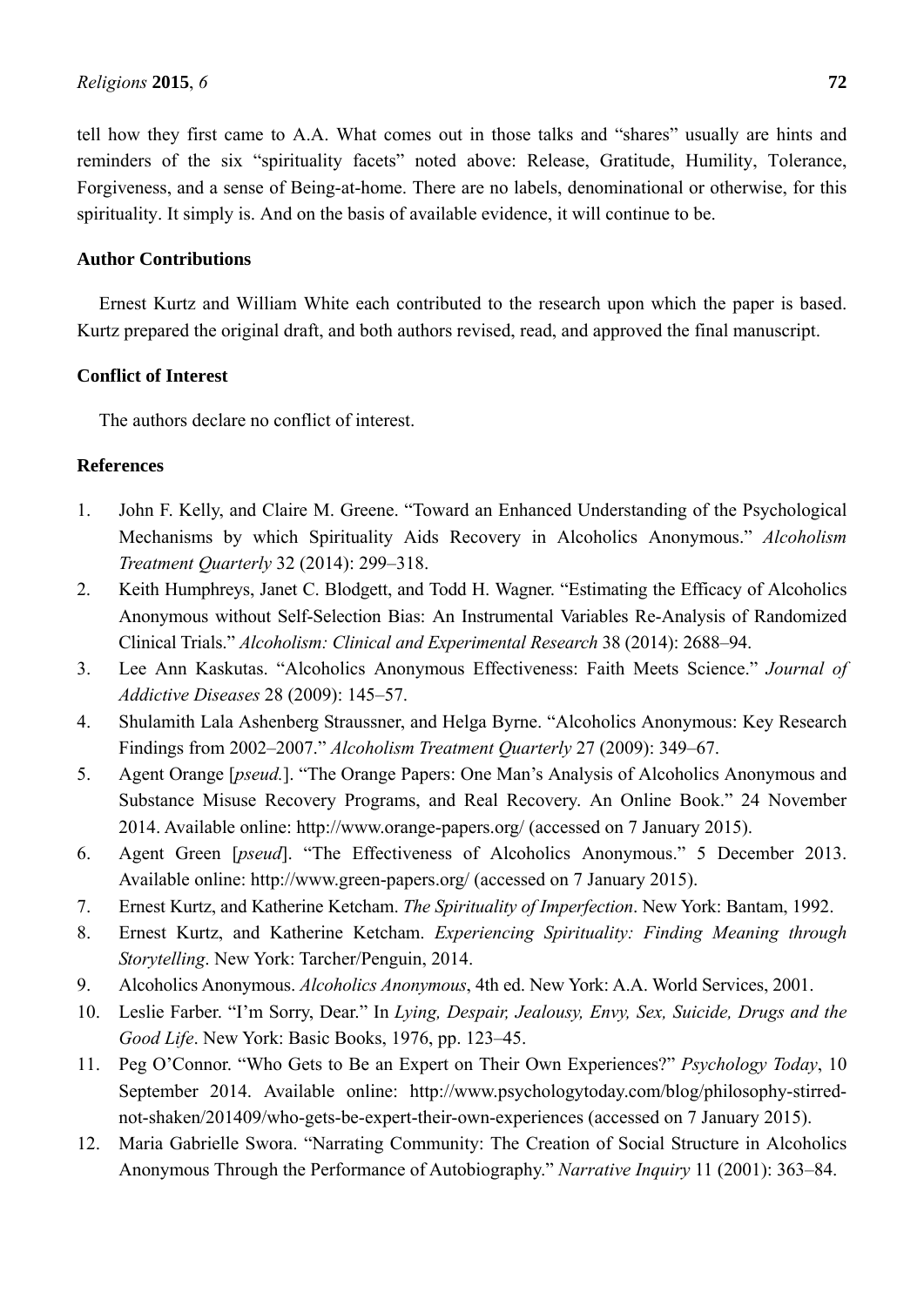- 13. Judith Grant. "Rural Women's Stories of Recovery from Addiction." *Addiction Research and Theory* 15 (2007): 521–41.
- 14. Robert Walker, Theodore M. Godlaski, and Michele Staton-Tindall. "Spirituality, Drugs, and Alcohol: A Philosophical Analysis." *Substance Use & Misuse* 48 (2013): 1233–45.
- 15. William L. White. "Addiction Recovery Mutual Aid Groups: An Enduring International Phenomenon." *Addiction* 99 (2004): 532–38.
- 16. Ernest Kurtz, and William L. White. "Alcoholics Anonymous." In *Alcohol and Temperance in Modern History: An International Encyclopedia*. Edited by Jack S. Blocker, David M. Fahey and Ian R. Tyrell. Santa Barbara: ABC-CLIO, 2003, pp. 27–31.
- 17. Alcoholics Anonymous. *Alcoholics Anonymous Comes of Age.* New York: Alcoholics Anonymous World Services, Inc., 1957.
- 18. Alcoholics Anonymous. *Dr. Bob and the Good Oldtimers: A Biography, with Recollections of Early A.A. in the Midwest.* New York: Alcoholics Anonymous World Services, Inc., 1980.
- 19. Alcoholics Anonymous. "*Pass It On*"*: The Story of Bill Wilson and How the A.A. Message Reached the World*. New York: Alcoholics Anonymous World Services, Inc., 1984.
- 20. Ernest Kurtz. *Not. God: A History of Alcoholics Anonymous*. Center City: Hazelden, 1979.
- 21. William L. White, and Ernest Kurtz. "Twelve Defining Moments in the History of Alcoholics Anonymous." In *Recent Developments in Alcoholism*. Edited by Marc Galanter and Lee Ann Kaskutas. New York: Plenum Publishing Corporation, 2008, vol. 18, pp. 37–57.
- 22. William G. Borchert. *The Lois Wilson Story: When Love Is Not Enough.* Center City: Hazelden, 2005.
- 23. Sally Brown, and David R. Brown. *Mrs. Marty Mann: The First Lady of Alcoholics Anonymous*. Center City: Hazelden, 2001.
- 24. Susan Cheever. *My Name Is Bill: Bill Wilson—His Life and the Creation of Alcoholics Anonymous*. New York: Washington Square Press, 2005.
- 25. Mary Darrah. *Sister Ignatia: Angel of Alcoholics Anonymous*. Center City: Hazelden, 2001.
- 26. Francis Hartigan. *Bill W.: A Biography of Alcoholics Anonymous Cofounder Bill Wilson*. New York: St. Martin's Griffin, 2001.
- 27. Mitchell K. *How It Worked: The Story of Clarence H. Snyde*r. Washingtonville: Self-Published, 1997.
- 28. Dale Mitchel [*pseud*.]. *Silkworth: The Little Doctor Who Loved Drunks, the Biography of William Duncan Silkworth*, *M.D*. Center City: Hazelden, 2002.
- 29. Matthew J. Raphael [*pseud.*]. *Bill W. and Mr. Wilson: The Legend and Life of A.A.'s Cofounder*. Amherst: University of Massachusetts Press, 2000.
- 30. Bill Wilson. *Bill W.: My First 40 Years*. Center City: Hazelden, 2000.
- 31. Jeff Sandoz. "Finding God through the Spirituality of 12 Steps of Alcoholics Anonymous." *Religions* 5 (2014): 948–60.
- 32. Brian J. Zinnbauer, Kenneth I. Pargament, Brenda Cole, Mark S. Rye, Eric M. Butter, Timothy G. Belavich, Kathleen M. Hipp, Allie B. Scott, and Jill L. Kadar. "Religion and Spirituality: Unfuzzying the Fuzzy." *Journal for the Scientific Study of Religion* 36 (1997): 549–64.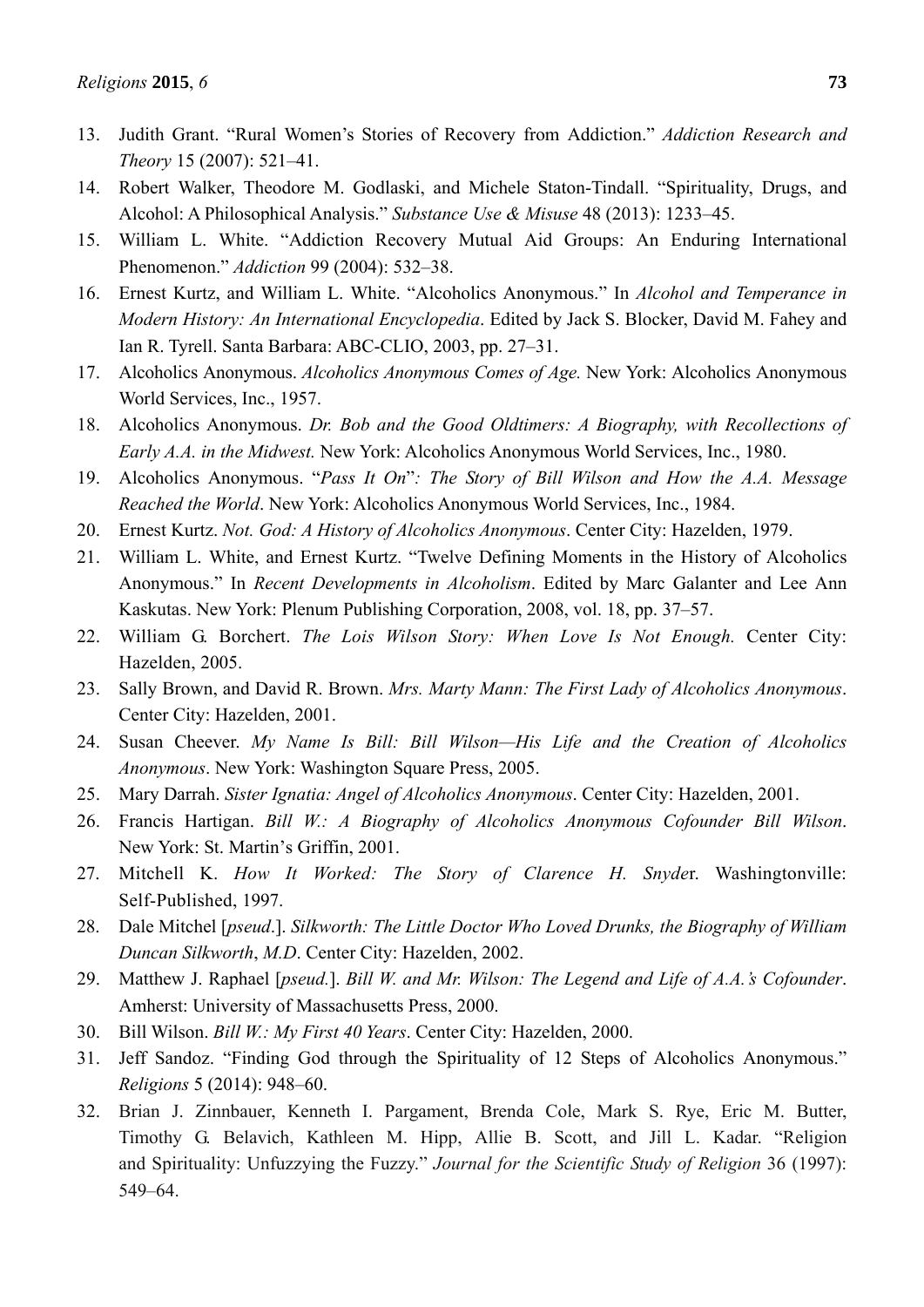- 33. Alcoholics Anonymous. *Twelve Steps and Twelve Traditions*. New York: Alcoholics Anonymous World Services, Inc., 1989.
- 34. Charlie Bishop, and Bill Pittman. *To Be Continued...The Alcoholics Anonymous World Bibliography, 1935–1994*. Wheeling: The Bishop of Books, 1994.
- 35. Monica J. Horstmann, and Scott J. Tonigan. "Faith Development in Alcoholics Anonymous (AA)." *Alcoholism Treatment Quarterly* 18 (2000): 75–84.
- 36. Henry A. Montgomery, William R. Miller, and Scott J. Tonigan. "Differences among AA Groups: Implications for Research." *Journal of Studies on Alcohol* 54 (1993): 502–04.
- 37. Scott J. Tonigan, Francesca Ashcroft, and William R. Miller. "AA Group Dynamics and 12-Step activity." *Journal of Studies on Alcohol* 56 (1995): 616–21.
- 38. Robin Room. "Alcoholics Anonymous as a Social Movement." In *Research on Alcoholics Anonymous: Opportunities and Alternatives*. Edited by Barbara S. McCrady and William R. Miller. New Brunswick: Rutgers Center of Alcohol Studies, 1993, pp. 167–87.
- 39. Jean Kirkpatrick. *Goodbye Hangovers, Hello Life*. New York: Ballantine Books, 1986.
- 40. Jim Christopher. *Unhooked: Staying Sober and Drug Free*. Buffalo: Prometheus Books, 1989.
- 41. Jack Trimpey. *The Small Book*. New York: Delacorte Press, 1989.
- 42. Audrey Kishline. *Moderate Drinking*. Tucson: See Sharp Press, 1994.
- 43. AA Agnostica. "Worldwide Agnostic A.A. Meetings." Available online: http://www. agnosticaanyc.org/worldwide.html (accessed 3 December 2014).
- 44. William White, and Ernest Kurtz. "The Varieties of Recovery Experience." *International Journal of Self Help and Self Care* 3 (2006): 21–61.
- 45. Michael T. Flaherty, Ernest Kurtz, William L. White, and Ariel Larson. "An Interpretive Phenomenological Analysis of Secular, Spiritual, and Religious Pathways of Long-term Addiction Recovery." *Alcoholism Treatment Quarterly* 32 (2014): 337–56.
- 46. William L. White. *Slaying the Dragon: The History of Addiction Treatment and Recovery in America*, 2nd ed. Bloomington: Chestnut Health Systems, 2014.
- 47. William L. White. "Pioneer Interviews." November 2014. Available online: http://www. williamwhitepapers.com/papers/topics/pioneer\_interviews/ (accessed on 7 January 2015).
- 48. Faces and Voices of Recovery. "Guide to Mutual Aid Resources." November 2014. Available online: http://www.facesandvoicesofrecovery.org/guide/support/ (accessed on 7 January 2015).
- 49. Robert Thomsen. *Bill W.* New York: Harper & Row, 1975.
- 50. Will Herberg. *Protestant, Catholic, Jew*. New York: Doubleday Anchor, 1959.
- 51. Stephen J. Whitfield. *The Culture of the Cold War*, 2nd ed. Baltimore: Johns Hopkins, 1996.
- 52. Linda A. Mercadante. *Belief without Borders: Inside the Minds of the Spiritual but Not. Religious*. New York: Oxford University Press, 2014.
- 53. Robert C. Fuller. *Spiritual, But Not. Religious: Understanding Unchurched America*. New York: Oxford, 2001.
- 54. Nancy T. Ammerman. "Spiritual but not Religious? Beyond Binary Choices in the Study of Religion." *Journal for the Scientific Study of Religion* 52 (2013): 258–78.
- 55. Barbara Newman. "On Being Spiritual But Not (yet? ever?) Religious." *Spiritus: A Journal of Christian Spirituality* 10 (2010): 282–87.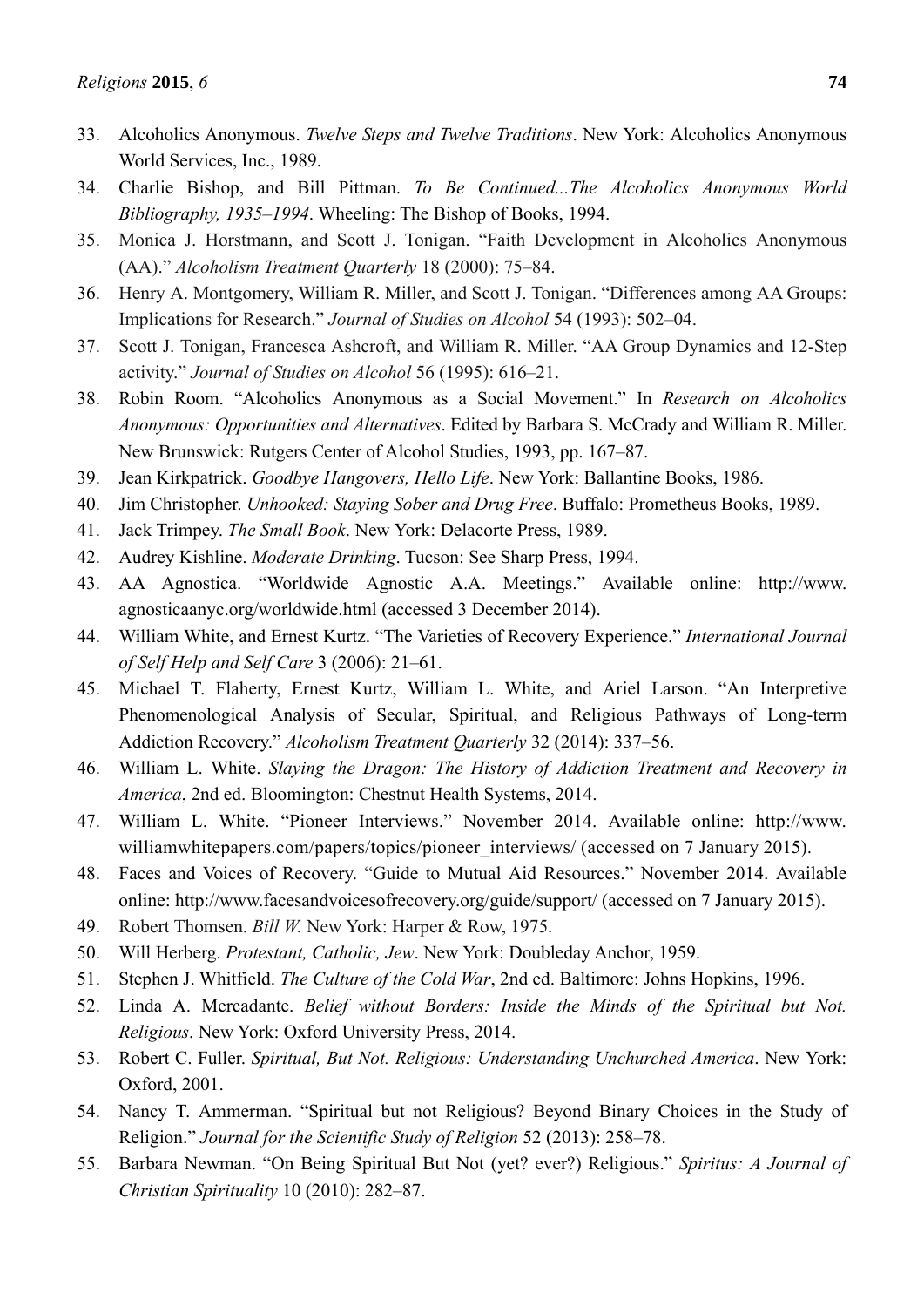- 56. Roger C. "A History of Agnostic Groups in AA." 20 August 2012. Available online: http://aaagnostica.org/a-history-of-agnostic-groups-in-aa/ (accessed on 7 January 2015).
- 57. Jürgen Habermas. "Religion in the Public Sphere." *European Journal of Philosophy* 14 (2006):  $1-25$ .
- 58. Jürgen Habermas. "Notes on Post-Secular Society." *New Perspectives Quarterly* 25 (2008): 17–29.
- 59. Jürgen Habermas, ed. *An Awareness of What is Missing: Faith and Reason in a Post-Secular Age*. Cambridge: Polity Press, 2010 [2008 German].
- 60. Jürgen Habermas. "A Postsecular World Society? On the Philosophical Significance of Postsecular Consciousness and the Multicultural World Society: An interview with Jürgen Habermas by Eduardo Mendieta." 2012. Available online: http://blogs.ssrc.org/tif/wpcontent/uploads/2010/02/A-Postsecular-World-Society-TIF.pdf (accessed on 7 January 2015).
- 61. Rodney Stark. "Secularization, R.I.P." *Sociology of Religion* 60 (1999): 249–73.
- 62. Stathis Gourgouris. "Why I Am Not a Postsecularist." *Boundary 2* 40 (2013): 41–54.
- 63. Bruce Robbins. "Why I Am Not a Postsecularist." *Boundary 2* 40 (2013): 55–76.
- 64. Austin Harrington. "Habermas and the 'Post-Secular Society'." *European Journal of Social Theory* 10 (2007): 543–60.
- 65. Stephen Bullivant, and Lois Lee. "Interdisciplinary Studies of Non-Religion and Secularity: The State of the Union." *Journal of Contemporary Religion* 27 (2012): 19–27.
- 66. Aakash Singh. "Is *Who* Postsecular? A Post-Postcolonial Response." *Telos* 167 (2014): 27–48.
- 67. Charles Taylor. *A Secular Age*. Cambridge: Harvard-Belknap, 2007.
- 68. Peter Watson. *The Age of Atheists: How We Have Sought to Live Since the Death of God*. New York: Simon & Schuster, 2014.
- 69. Alister McGrath. *The Twilight of Atheism: The Rise and Fall of Disbelief in the Modern World*. New York: Doubleday, 2004.
- 70. Paul Heelas. "Challenging Secularization Theory: The Growth of 'New Age' Spiritualities of Life." *Hedgehog Review* 8 (2006): 46–58.
- 71. Wally P. *Back To Basics—The Alcoholics Anonymous Beginners Meetings*, rev. ed. Tucson: Faith with Works Publishing Co., 2003.
- 72. Ernest Kurtz, and William L. White. "AAAgnostica and the Varieties of AA Experience." 1 August 2014. Available online: http://www.williamwhitepapers.com/blog/2014/08/aaagnosticaand-the-varieties-of-aa-experience-ernie-kurtz-and-william-white.html (accessed on 7 January 2015).
- 73. R.L. Wild. "Only with God's Help?" *The New Humanist*, January 1975. Available online: http://paganpressbooks.com/jpl/WILD.HTM (accessed on 21 January 2015).
- 74. J. Scott Tonigan, William R. Miller, and Carol Schermer. "Atheists, Agnostics and Alcoholics Anonymous." *Journal of Studies on Alcohol* 63 (2002): 534–41.
- 75. Daniel Steinmetz-Jenkins. "Faith as an Option." *The Immanent Frame*, 6 November 2014. Available online: http://blogs.ssrc.org/tif/2014/11/06/faith-as-an-option/ (accessed on 7 January 2015).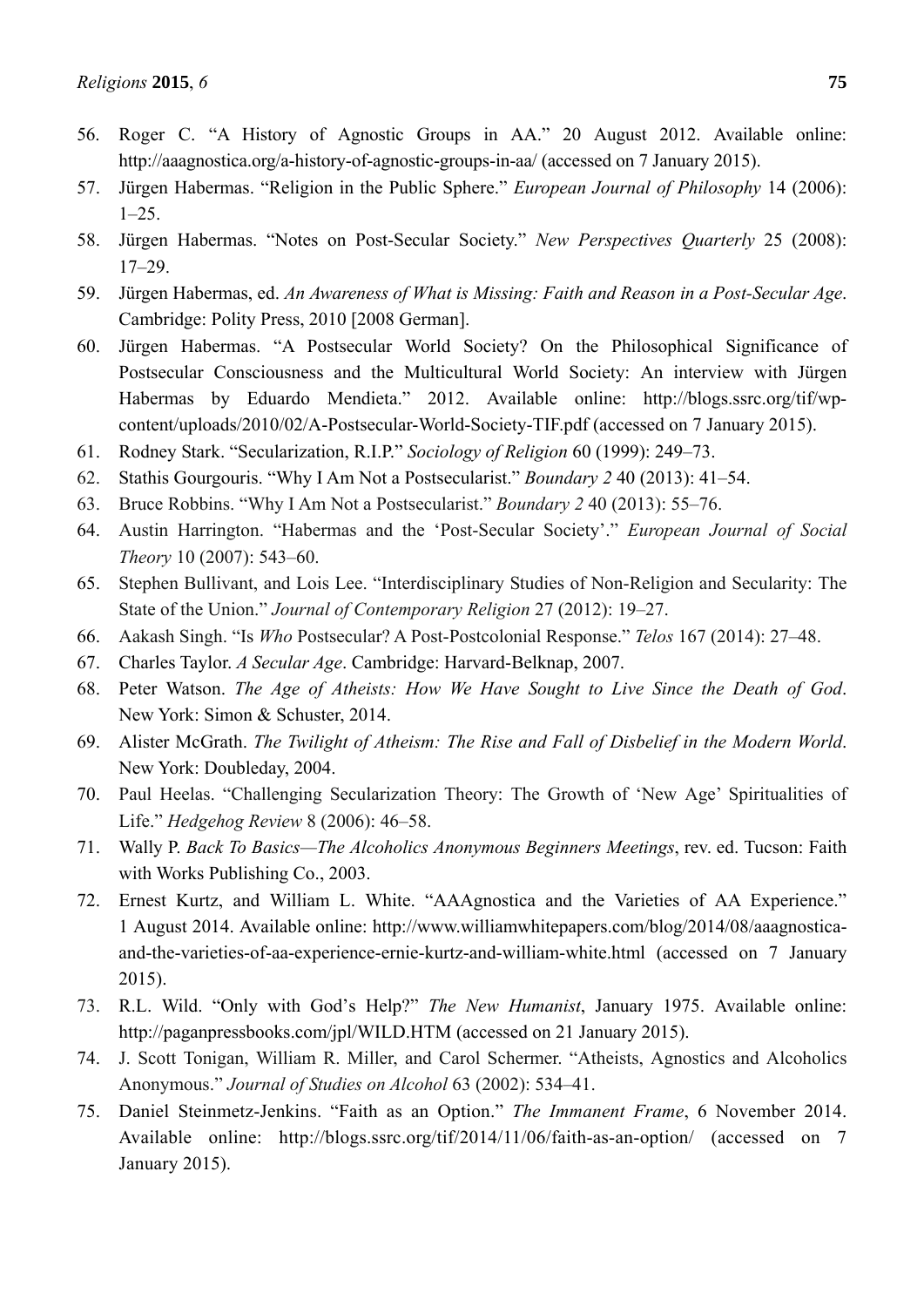- 76. Scott J. Tonigan, Kristina N. Rynes, and Barbara S. McCrady. "Spirituality as a Change Mechanism in 12-step Programs: A Replication, Extension, and Refinement." *Substance Use & Misuse* 48 (2013): 1161–73.
- 77. Alison D. Spalding, and Gary J. Metz. "Spirituality and Quality of Life in Alcoholics Anonymous." *Alcoholism Treatment Quarterly* 15 (1997): 1–14.
- 78. Reza Aslan. "Sam Harris and 'New Atheists' aren't new, aren't even atheists." *Salon*, 21 November 2014. Available online: http://www.salon.com/2014/11/21/reza\_aslan\_sam\_harris\_ and new atheists arent new arent even atheists/ (accessed on 7 January 2015).
- 79. Robert C. Solomon. *Spirituality for the Skeptic: The Thoughtful Love of Life*. New York: Oxford University Press, 2002.
- 80. André Comte-Sponville. *The Little Book of Atheist Spirituality*. New York: Viking-Penguin, 2007.
- 81. Ronald Dworkin. *Religion without God*. Cambridge: Harvard, 2013.
- 82. Sam Harris. *Waking Up: A Guide to Spirituality Without Religion.* New York: Simon & Schuster, 2014.
- 83. Marya Hornbacher. *Waiting: A Non-Believer's Higher Power*. Center City: Hazelden, 2011.
- 84. Vince Hawkins. *An. Atheists [sic] Unofficial Guide to Alcoholics Anonymous*, rev. ed. CreateSpace Independent Publishing, 2013.
- 85. Roger C. *The Little Book: A Collection of Alternative 12 Steps.* Toronto: AAAgnostica, 2013.
- 86. Archer Voxx. *The Five Keys: 12 Step Recovery without a God*. Colorado Springs: Maze Publishing, 2013. Kindle edition.
- 87. John Lauritsen. *A Freethinker in Alcoholics Anonymous*. Dorchester: Pagan Press, 2014.
- 88. Adam N. *Common Sense Recovery: An. Atheist's Guide to Alcoholics Anonymous.* Toronto: AAAgnostica, 2014.
- 89. Joe C. *Beyond Belief: Agnostic Musings for 12 Step Life: finally, a Daily Reflection Book for Nonbelievers, Freethinkers and Everyone.* Toronto: Rebellion Dogs Publishing, 2013.
- 90. Tatjana Schnell, and William J.F. Keenan. "Meaning-Making in an Atheist World." *Archive for the Psychology of Religion* 33 (2011): 55–78.
- 91. Heinz Streib, and Constantin Klein. "Atheists, Agnostics, and Apostates." In *Handbook of Psychology, Religion and Spirituality*. Edited by Kenneth I. Pargament. New York: APA, forthcoming.
- 92. Veit Bader. "Religion and the Myths of Secularization and Separation." *RELIGARE Working Paper* 8 (2011): 1–34.
- 93. Anesa Miller-Pogacar. "Varieties of Post-Atheist Spirituality in Mikhail Epstein's Approach to Culturology." *Slavic and East. European Journal* 39 (1995): 344–56.
- 94. Jerome A. Stone. "Spirituality for Naturalists." *Zygon.* 47 (2012): 481–500.
- 95. Jeffrey K. Hadden. "Toward Desacralizing Secularization Theory." *Social Forces* 65 (1987): 587–611.
- 96. Saba Mahmood. "Secular Imperatives?" *Public Culture* 20 (2008): 461–65.
- 97. Christopher F. Silver. "A Word by Any Other Name: The Emergent Field of Non-religion and the Implications for Social Meaning." 8 October 2012. Available online: http://www. religiousstudiesproject.com/2012/10/10/a-word-by-any-other-name-the-emergent-field-of-non-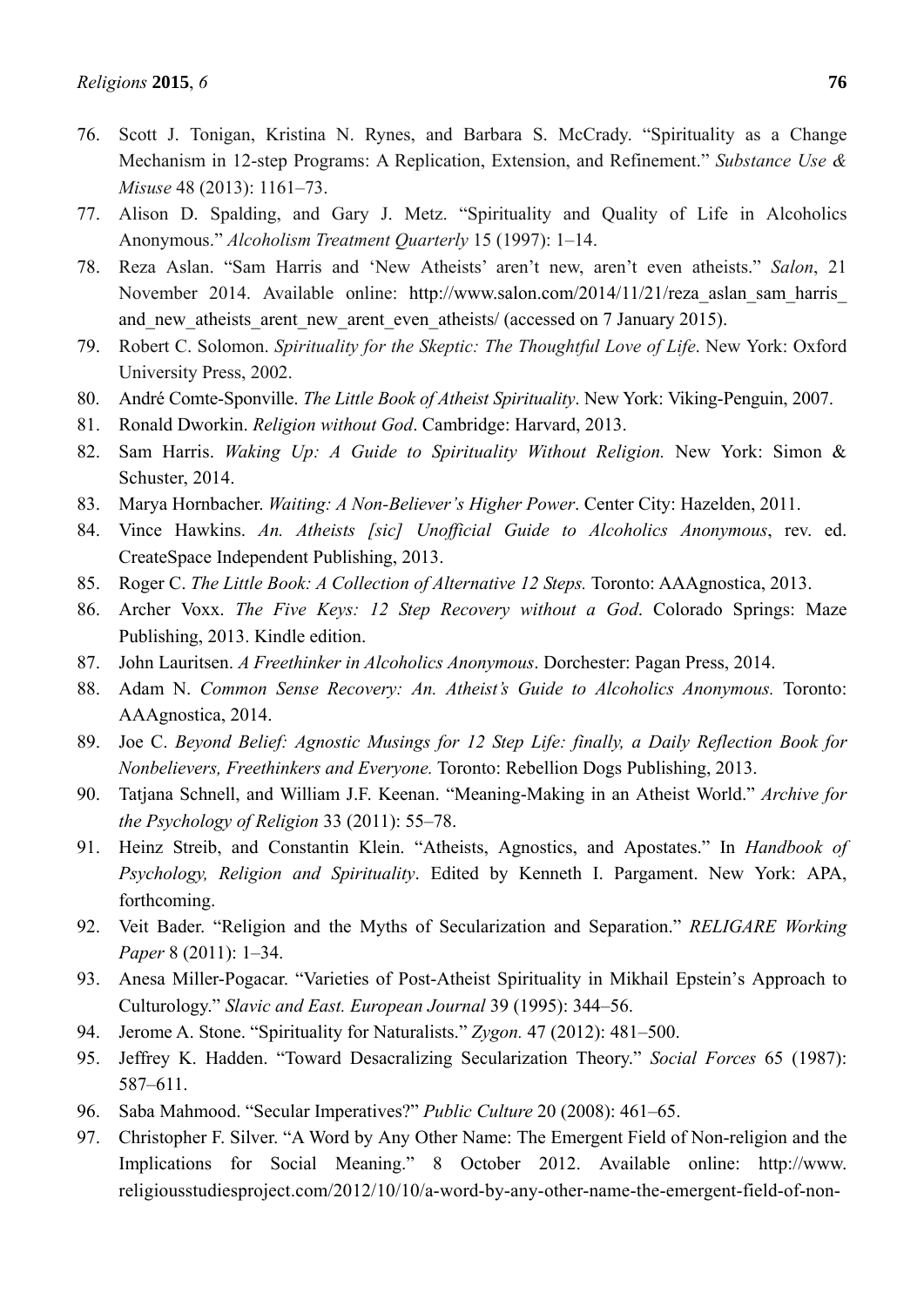religion-and-the-implications-for-social-meaning-by-christopher-f-silver/ (accessed on 7 January 2015).

- 98. Harald Walach. "Secular, Non-dogmatic Spirituality." In *Secular Spirituality: The Next Step Towards Enlightenment.* Switzerland: Springer International Publishing, 2015. (Original German Drachen Verlag, 2011, pp. 93–172.)
- 99. Harald Walach. "Getting on with Enlightenment: The Necessity of a Secular Non-dogmatic Spirituality." In *Secular Spirituality: The Next Step Towards Enlightenment.* Switzerland: Springer International Publishing, 2015. (Original German Drachen Verlag, 2011, pp. 187–207.)
- 100. Graham Ward. "The Myth of Secularism." *Telos* 167 (2014): 162–79.
- 101. Yuri Contreras-Vejar. "The Still Born God: Religion, Politics and the Modern West*.* By Mark Lilla." *International Journal of Politics, Culture, and Society* 21 (2008): 81–85.
- 102. Sandra Marie Schneiders. "Religion *vs.* Spirituality: A Contemporary Conundrum." *Spiritus: A Journal of Christian Spirituality* 3 (2003): 163–85.
- 103. Celia Kourie. "'The Turn' to Spirituality." *Acta Theologica Supplementum* 8 (2006): 19–38.
- 104. Cornel W. du Toit. "Secular Spirituality Versus Secular Dualism: Towards Postsecular Holism as Model for a Natural Theology." *HTS Teologiese Studies/Theological Studies* 62 (2006): 1251–68.
- 105. Jessica MacLaren. "A Kaleidoscope of Understandings: Spiritual Nursing in a Multi-faith Society." *Journal of Advanced Nursing* 45 (2004): 457–64.
- 106. Edward Bailey. "Implicit Religion." *Religion* 40 (2010): 271–78.
- 107. Teemu Taira. "Atheist Spirituality: A Follow on from New Atheism?" In *Media Portrayals of Religion and the Secular Sacred: Representation and Change*. Edited by Kim Knott, Elizabeth Poole and Teemu Taira. Farnam: Ashgate, 2013, pp. 388–404.
- 108. Allaman Allamani, Stan-Shlomo Einstein, and Theodore M. Godlaski. "A Review of the Many Meanings of an Unseizable Concept." *Substance Use & Misuse* 48 (2013): 1081–84.
- 109. David N. Elkins, James L. Hedstrom, Lori L. Hughes, Andrew J. Leaf, and Cheryl Saunders. "Toward a Humanistic-Phenomenological Spirituality: Definition, Description, and Measurement." *Journal of Humanistic Psychology* 28 (1988): 5–18.
- 110. Christopher C.H. Cook. "Addiction and spirituality." *Addiction* 99 (2004): 539–51.
- 111. Harold G. Koenig. "Concerns about Measuring 'Spirituality' in Research." *Journal of Nervous and Mental Diseases* 196 (2008): 349–55.
- 112. Simon Dein, Christopher C.H. Cook, and Harold Koenig. "Religion, Spirituality, and Mental Health: Current Controversies and Future Directions." *Journal of Nervous and Mental Disease* 200 (2012): 852–55.
- 113. George Vaillant. *Spiritual Evolution*. New York: Broadway, 2008.
- 114. Roger C. *Don't Tell: Stories and Essays by Agnostics and Atheists in A.A.* Toronto: AA Agnostica, 2014.
- 115. Anonymous. *Selected Stories and Letters from the AA Grapevine Written by Agnostics, Atheists, Freethinkers and Believers with an Open Mind*. Unpublished manuscript, 2014; compiled by the AA Agnostica site for private use because of copyright restrictions; a list of these stories may be obtained from AA Agnostica, which will allow locating them on the AAGV online site (requires subscription).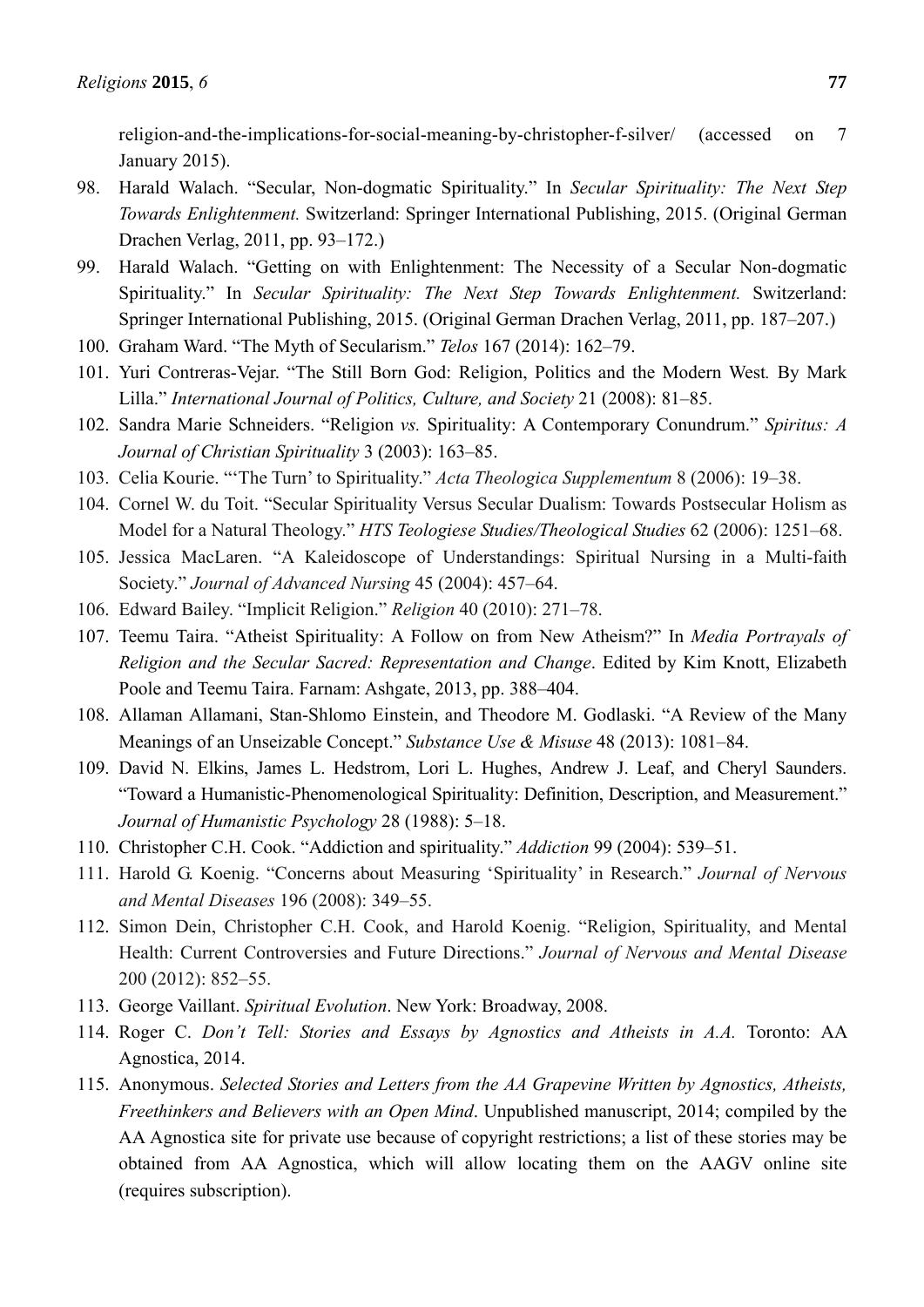- 116. Lesley L. Green, Mindy Thompson Fullilove, and Robert E. Fullilove. "Stories of Spiritual Awakening: The Nature of Spirituality in Recovery." *Journal of Substance Abuse Treatment* 15 (1998): 325–31.
- 117. Richard M. Coe. "Defining Rhetoric—and Us." *Journal of Advanced Composition* 10 (1990): 39–52.
- 118. Christopher C.H. Cook. "Transcendence, Immanence and Mental Health." In *Spirituality, Theology and Mental Health: Interdisciplinary Perspectives*. Edited by Christopher Cook. London: SCM Press, 2013, pp. 141–59.
- 119. Richard Bernstein. "The Uneasy Tensions of Immanence and Transcendence." *International Journal of Politics, Culture, and Society* 21 (2008): 11–16.
- 120. Chuck, C. *A New Pair of Glasses*. Newport Beach: New Look Publishing, 2008.
- 121. Thomas J. Coleman III, Christopher F. Silver, and Jenny Holcombe. "Focusing on Horizontal Transcendence: Much More than a 'Non-Belief'." *Essays in the Philosophy of Humanism* 21 (2013): 1–18.
- 122. Cornel W. duToit. "Towards a New Natural Theology Based on Horizontal Transcendence." *HTS Teologiese Studies/Theological Studies* 65 (2009): article 186. doi:10.4102/hts.v65i1.186.
- 123. Michael Daniels. "On Transcendence in Transpersonal Psychology." *Transpersonal Psychology Review* 5 (2001): 3–11.
- 124. Ursula Goodenough. "Vertical and Horizontal Transcendence." *Zygon* 36 (2001): 21–31.
- 125. Rabbi Jonathan Sacks. "The Love that Brings New Life into the World." 17 October 2014. Available online: http://www.rabbisacks.org/love-brings-new-life-world-rabbi-sacks-institutionmarriage/ (Accessed on 7 January 2015).
- 126. Frank Riessman. "The 'Helper' Therapy Principle." *Social Work* 10 (1965): 27–32.
- 127. Randolph G. Atkins, Jr., and James E. Hawdon. "Religiosity and Participation in Mutual-aid Support Groups for Addiction." *Journal of Substance Abuse Treatment* 33 (2007): 321–31.
- 128. Paul DiLorenzo, Raymond Johnson, and Marian Bussey. "The Role of Spirituality in the Recovery Process." *Child. Welfare* 80 (2001): 257–73.
- 129. Stephen G. Post. "The Ontological Generality: Recovery in Triadic Community with a Higher Power, Neighbor, and Self." *Alcoholism Treatment Quarterly* 32 (2014): 120–40.
- 130. Charles A. Walker. "Spirituality, Connectedness & Ultimate Concern." *The Journal of Theory Construction & Testing* 10 (2006): 41. Available online: http://connection.ebscohost.com/ c/articles/23465577/spirituality-connectedness-ultimate-concern (accessed on 23 January 2015).
- 131. Arthur A. Callaham. "It's Not Easy Being Purple: Franz Bibfeldt and the Quest for a Religious Middle." *The Criterion—Publication of the University of Chicago Divinity School* 44 (2005): 24–29.
- 132. Elizabeth A.R. Robinson, Kirk J. Brower, and Ernest Kurtz. "Life-Changing Experiences, Spirituality and Religiousness of Persons Entering Treatment for Alcohol Problems." *Alcoholism Treatment Quarterly* 21 (2003): 3–16.
- 133. Elizabeth A.R. Robinson, James A. Cranford, Jon R. Webb, and Kirk J. Brower. "Six-Month Changes in Spirituality, Religiousness, and Heavy Drinking in a Treatment-Seeking Sample." *Journal of Studies on Alcohol and Drugs* 68 (2007): 282–90.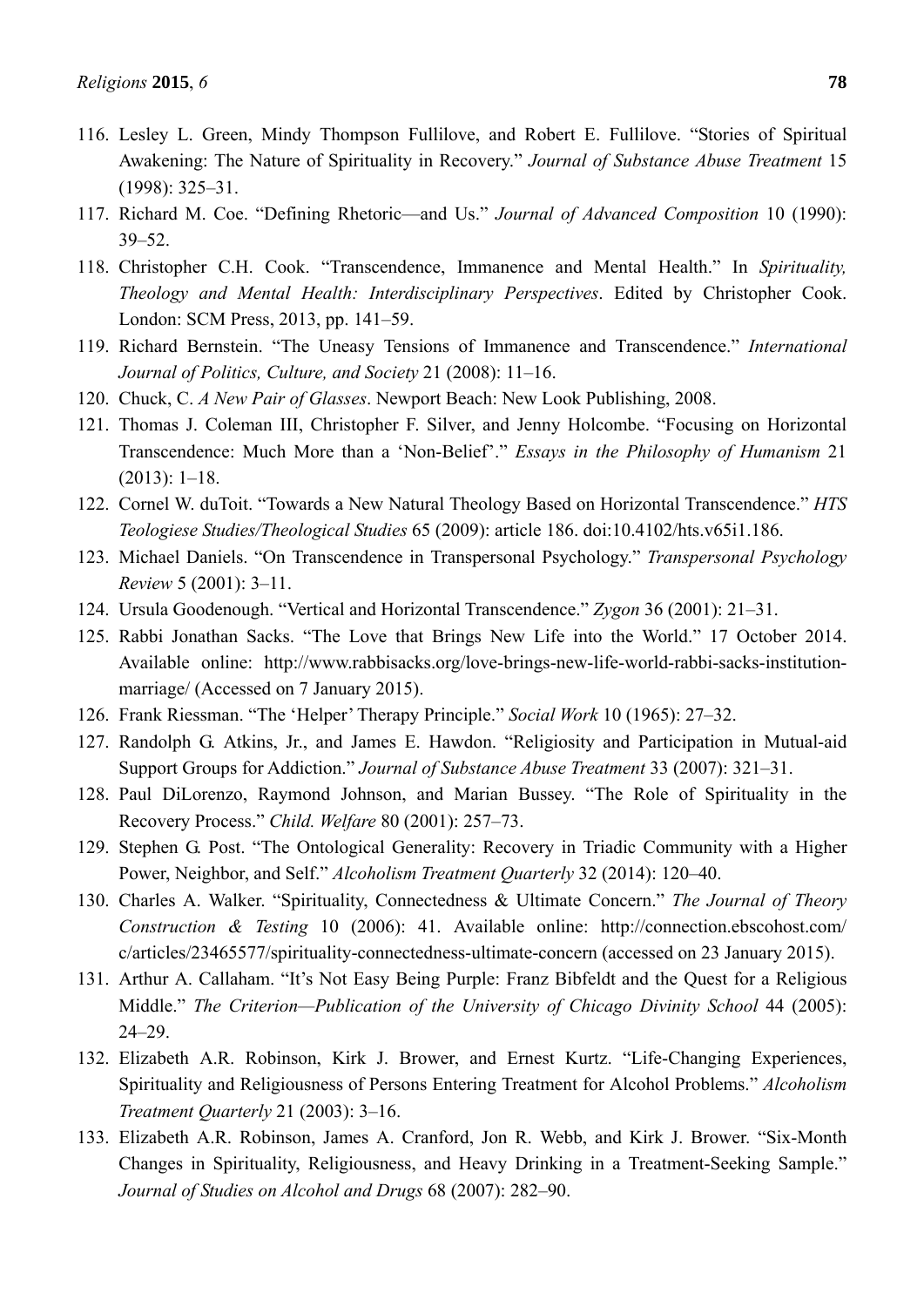- 134. Elizabeth A.R. Robinson, Amy R. Krentzman, Jon R. Webb, and Kirk J. Brower. "Six-Month Changes in Spirituality and Religiousness in Alcoholics Predict Drinking Outcomes at Nine Months." *Journal of Studies on Alcohol and Drugs* 72 (2011): 660–68.
- 135. Robert A. Emmons, and Cheryl A. Crumpler. "Gratitude as a human strength: Appraising the evidence." *Journal of Social and Clinical Psychology* 19 (2000): 56–69.
- 136. Robert A. Emmons, and Michael E. McCullough. "Counting Blessings *Versus* Burdens: An Experimental Investigation of Gratitude and Subjective Well-Being in Daily Life." *Journal of Personality and Social Psychology* 84 (2003): 377–89.
- 137. Michael E. McCullough, Robert A. Emmons, and Jo-Ann Tsang. "The Grateful Disposition: A Conceptual and Empirical Topography." *Journal of Personality and Social Psychology* 82 (2002): 112–27.
- 138. John Bishop. "Secular Spirituality and the Logic of Giving Thanks." *Sophia* 49 (2012): 523–34.
- 139. Ernest Becker. *The Denial of Death*. New York: Macmillan, 1975.
- 140. June Price Tangney. "Humility: Theoretical Perspectives, Empirical Findings and Directions for Future Research." *Journal of Social and Clinical Psychology*, 19 (2000): 70–82.
- 141. Alina Wyman. "The Specter of Freedom: 'Ressentiment' and Dostoevski's 'Notes from Underground'." *Studies in East. European Thought* 59 (2007): 119–40.
- 142. Joshua Hren. "The Genealogy of resentment and the Achilles' Heel of Humanitarianism: Thinking with Dostoevsky, Scheler, and Manent on 'Love of Mankind'." *Logos: A Journal of Catholic Thought and Culture* 17 (2014): 17–43.
- 143. Bernard N. Meltzer, and Gil Richard Musolf. "Resentment and Ressentiment." *Sociological Inquiry* 72 (2002): 240–55.
- 144. Robert C. Solomon. *Living with Nietzsche: What the Great "Immoralist" Has to Teach Us*. New York: Oxford, 2003.
- 145. Jay R. Wallace. "Ressentiment, Value, and Self-Vindication: Making Sense of Nietzsche's Slave Revolt." In *Nietzsche and Morality*. Edited by Brian Leiter and Neil Sinhababu. Oxford: Clarendon, 2007, pp. 110–37.
- 146. Lin Bauer, Jack Duffy, Elizabeth Fountain, Steen Halling, Maria Holzer, Elaine Jones, Michael Leifer, and Jan O. Rowe. "Exploring Self-Forgiveness." *Journal of Religion and Health* 31 (1992): 149–60.
- 147. Steen Halling. "Embracing Human Fallibility: On Forgiving Oneself and Forgiving Others." *Journal of Religion and Health* 33 (1994): 107–13.
- 148. Richard S. Downie. "Forgiveness." *The Philosophical Quarterly* 15 (1965): 128–34.
- 149. Dorothea M. Dolling. "This Word Forgiveness." *Parabola* 12 (1987): 6–9.
- 150. Jon R. Webb, and Richard P. Trautman. "Forgiveness and Alcohol Use: Applying a Specific Spiritual Principle to Substance Abuse Problems." *Addictive Disorders & Their Treatment* 9 (2010): 8–17.
- 151. Michael E. McCullough. "Forgiveness as human strength: Theory, measurement, and links to well-being." *Journal of Social and Clinical Psychology* 19 (2000): 43–55.
- 152. Robert D. Putnam, and David E. Campbell. *American Grace: How Religion Divides and Unites Us*. New York: Simon & Schuster, 2012.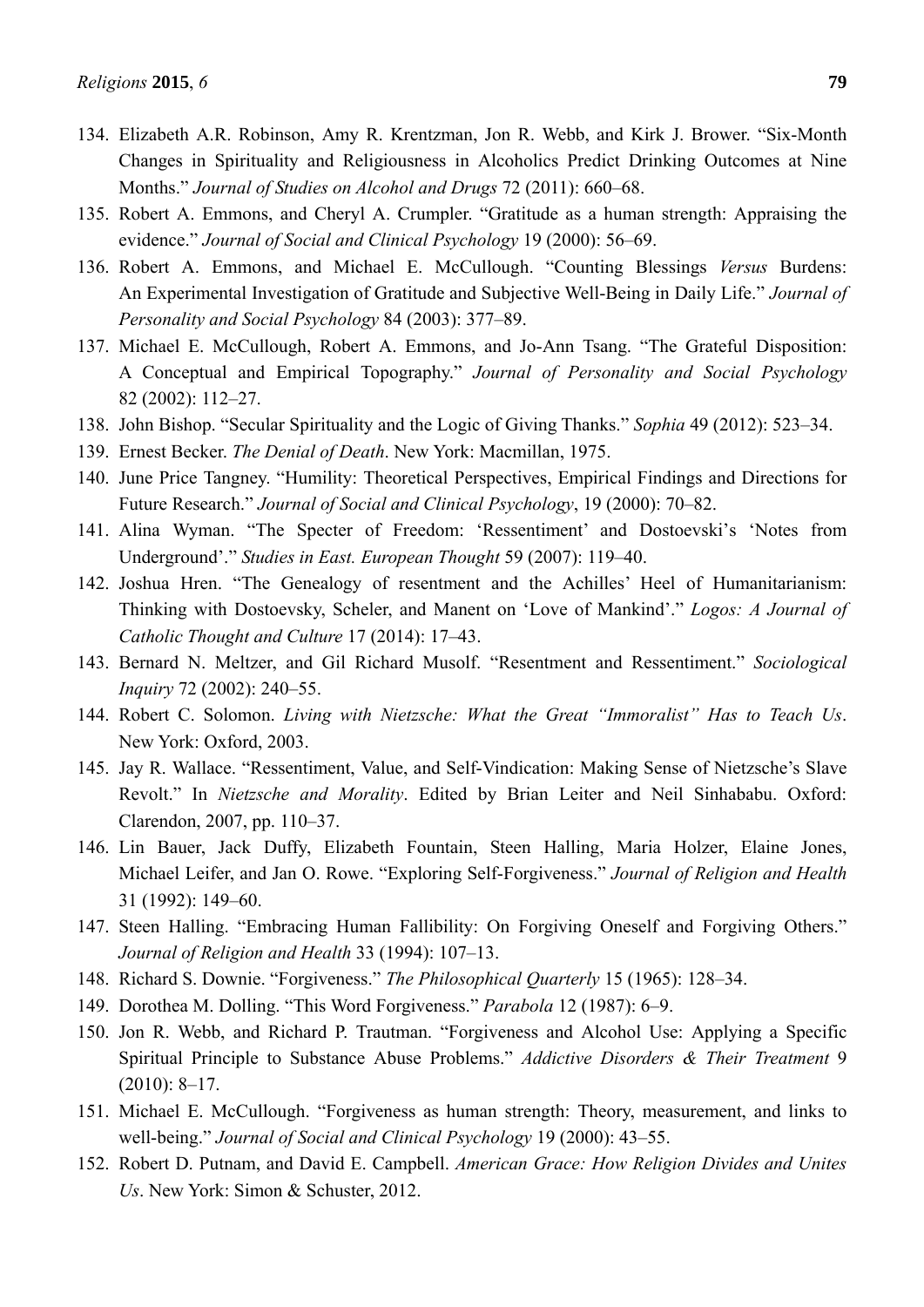- 154. Penny Long Marler, and C. Kirk Hadaway. "'Being Religious' or 'Being Spiritual' in America: A Zero-Sum Proposition?" *Journal for the Scientific Study of Religion* 41 (2002): 289–300.
- 155. Michael Hout, and Claude S. Fischer. "Explaining Why More Americans Have No Religious Preference: Political Backlash and Generational Succession, 1987–2012." *Sociological Science* 1 (2014): 423–47.
- 156. Greg Melleuish. "Living in an Age of Comfort: Understanding Religion in the Twenty-first Century." *Telos* 166 (2014): 9–24.
- 157. Robert Wuthnow. *After the Baby Boomers: How Twenty- and Thirty.-Somethings. Are Shaping the Future of American Religion*. Princeton: Princeton University Press, 2010.
- 158. Grace Davie. "Believing without Belonging: Is This the Future of Religion in Britain?" *Social Compass* 37 (1990): 455–69.
- 159. David Voas, and Alasdair Crockett. "Religion in Britain: Neither Believing nor Belonging." *Sociology* 39 (2005): 11–28.
- 160. Wikipedia. "Religion in the United Kingdom." 23 November 2014. Available online: https://en.wikipedia.org/wiki/Religion\_in\_the\_United\_Kingdom (accessed on 7 January 2015).
- 161. Tony Glendinning, and Steve Bruce. "New Ways of Believing or Belonging: Is Religion Giving Way to Spirituality?" *The British Journal of Sociology* 57 (2006): 399–414.
- 162. Dick Houtman, and Stef Aupers. "The Spiritual Turn and the Decline of Tradition: The Spread of Post-Christian Spirituality in 14 Western Countries, 1981–2000." *Journal for the Scientific Study of Religion* 46 (2007): 305–20.
- 163. Kocku von Stuckrad. "Secular Religion: A Discourse–Historical Approach to Religion in Contemporary Western Europe." *Journal of Contemporary Religion* 28 (2013): 1–14.
- 164. Joantine Berghuijs, Jos Pieper, and Cok Bakker. "Being 'Spiritual' and Being 'Religious' in Europe: Diverging Life Orientations." *Journal of Contemporary Religion* 28 (2013): 15–32.
- 165. Paul Heelas. "The Spiritual Revolution of Northern Europe: Personal Beliefs." *Nordic Journal of Religion and Society* 19 (2007): 1–28.
- 166. Heinz Streib, and Ralph W. Hood. "Modeling the Religious Field: Religion, Spirituality, Mysticism, and Related World Views." *Implicit Religion* 16 (2013): 137–55.
- 167. Arthur S., Tom E., and Glenn C. "Alcoholics Anonymous (AA) Recovery Outcome Rates: Contemporary Myth and Misinterpretation." 1 January 2008. Available online: http://hindsfoot. org/archives.html (accessed on 7 January 2015).
- 168. Don McIntire. "How Well Does A.A. Work?" *Alcoholism Treatment Quarterly* 18 (2000): 1–18.
- 169. Karen Armstrong. *The Battle for God: A History of Fundamentalism*. New York: Random House, 2011.
- 170. Back to Basics. "An Enquiry into Primary Purpose and Back to Basics AA Groups." Available online: https://drive.google.com/a/umich.edu/file/d/0B0cW38yqky8uOW1BTnZaRjEtNnc/view (accessed on 7 January 2015).
- 171. AA Agnostica. "AA Agnostica." Available online: http://AAagnostica.org/ (accessed on 7 January 2015).